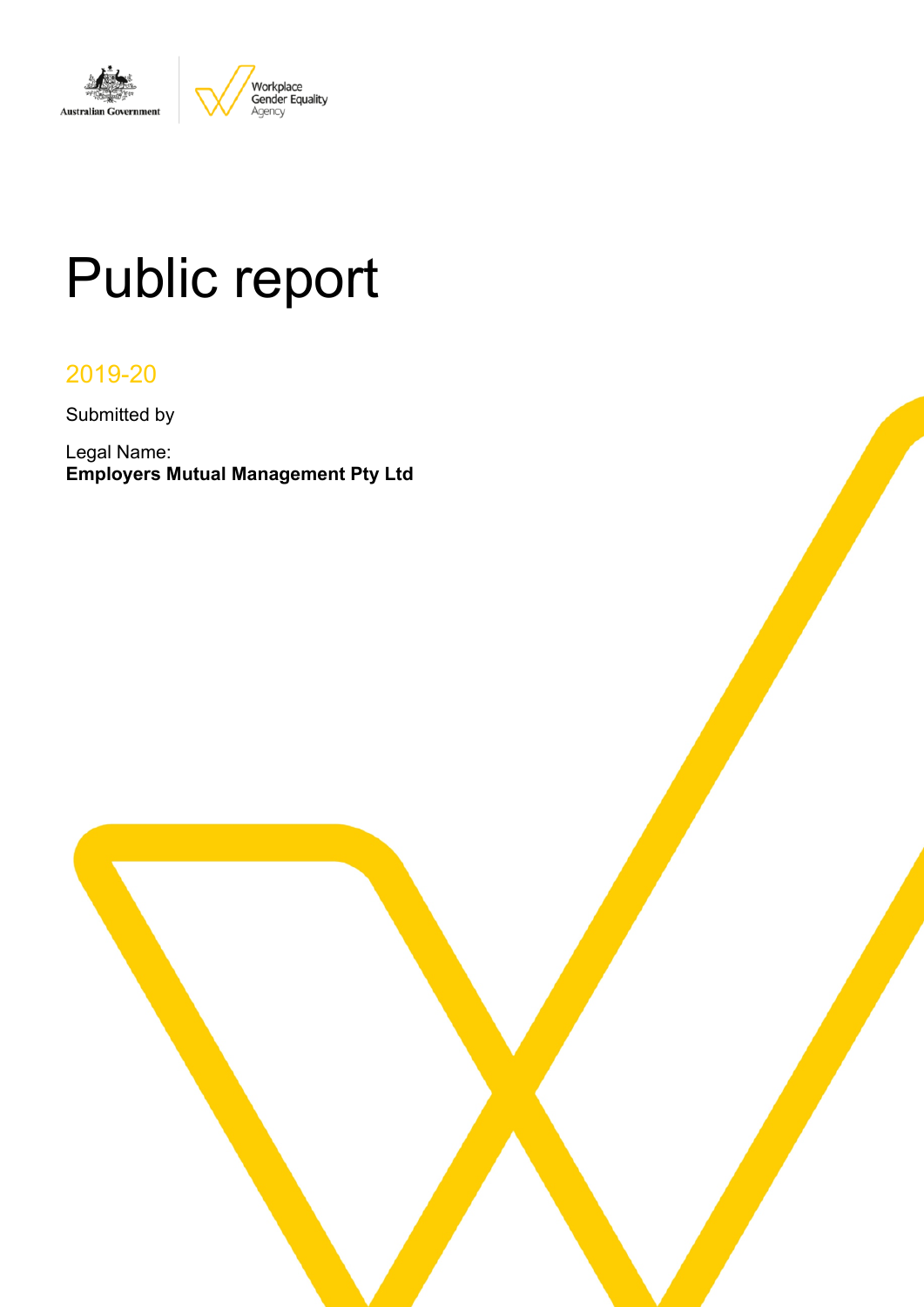# Organisation and contact details

| Submitting organisation details | Legal name                                    | <b>Employers Mutual Management Pty Ltd</b>                   |
|---------------------------------|-----------------------------------------------|--------------------------------------------------------------|
|                                 | <b>ABN</b>                                    | 11001735191                                                  |
|                                 | <b>ANZSIC</b>                                 | K Financial and Insurance Services<br>6322 General Insurance |
|                                 | <b>Business/trading name/s</b>                | EML                                                          |
|                                 | ASX code (if applicable)                      |                                                              |
|                                 | <b>Postal address</b>                         | GPO Box 4143                                                 |
|                                 |                                               | SYDNEY NSW 2001                                              |
|                                 |                                               | <b>AUSTRALIA</b>                                             |
|                                 | Organisation phone number                     | $(02)$ 8251 9000                                             |
| <b>Reporting structure</b>      | Ultimate parent                               | <b>Employers Mutual Limited</b>                              |
|                                 | Number of employees covered by<br>this report | 2,461                                                        |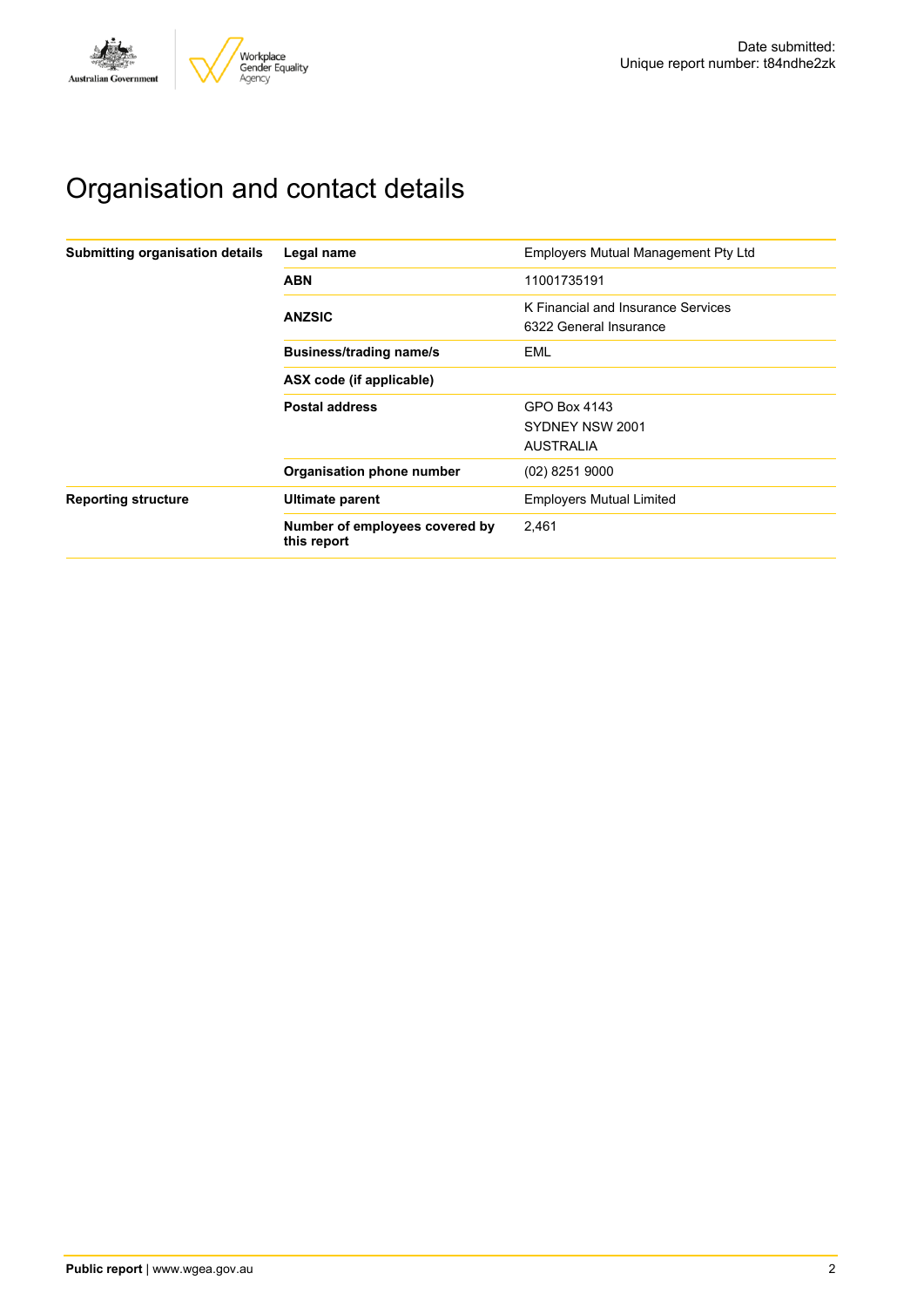

# All organisations covered by this report

| Legal name                                  | <b>Business/trading name/s</b> |
|---------------------------------------------|--------------------------------|
| Employers Mutual Management Pty Ltd         | EML                            |
| <b>EMLife Pty Ltd</b>                       |                                |
| <b>Hospitality Employers Mutual Limited</b> |                                |
| <b>Employers Mutual Limited</b>             |                                |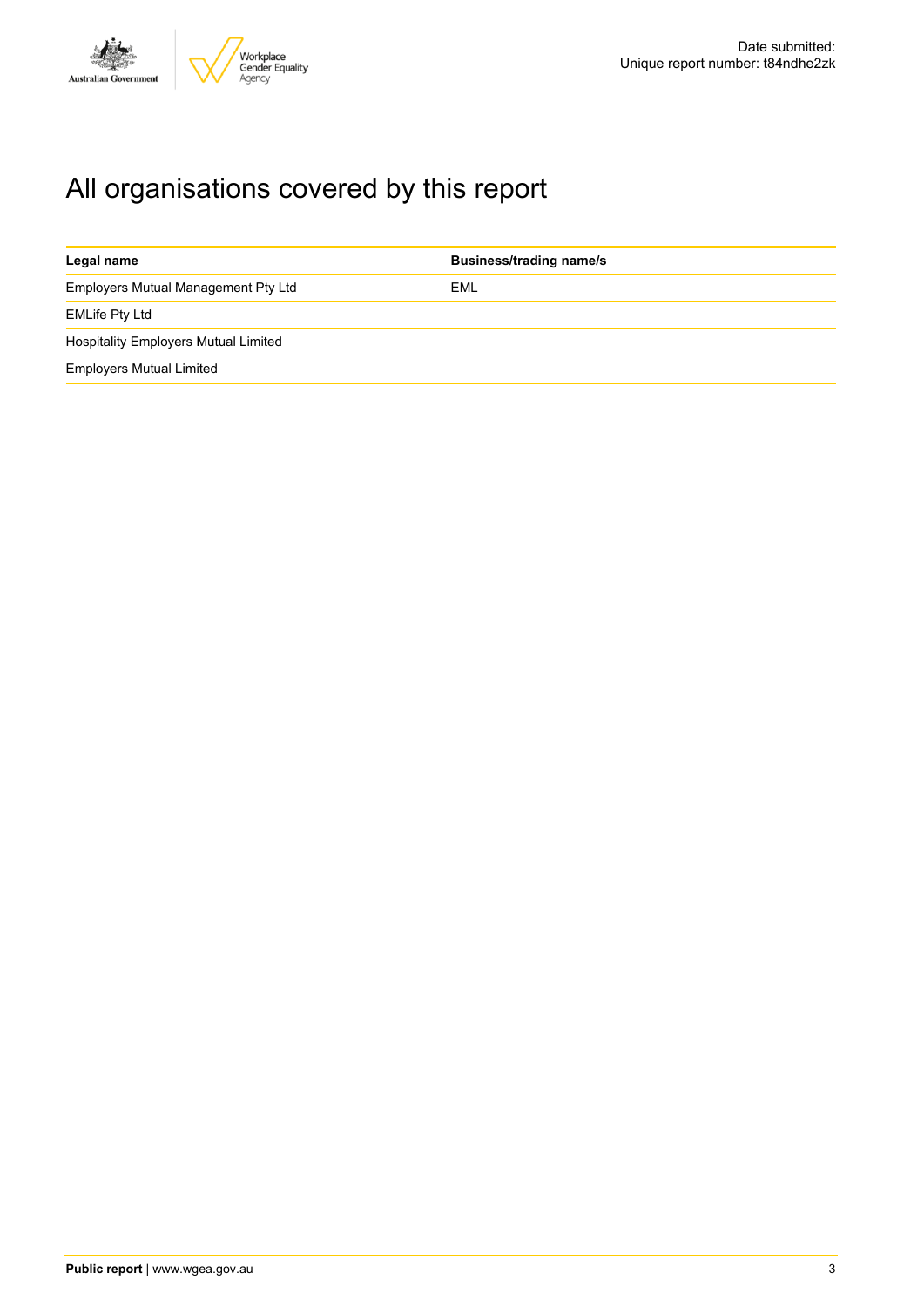

# Workplace profile

# **Manager**

|                                   |                        |                          | No. of employees |                |                 |  |
|-----------------------------------|------------------------|--------------------------|------------------|----------------|-----------------|--|
| Manager occupational categories   | Reporting level to CEO | <b>Employment status</b> | F                | M              | Total employees |  |
|                                   |                        | Full-time permanent      | $\mathbf 0$      | -1             |                 |  |
|                                   |                        | Full-time contract       | $\mathbf 0$      | $\mathbf 0$    | $\Omega$        |  |
| CEO/Head of Business in Australia | 0                      | Part-time permanent      | $\Omega$         | $\mathbf 0$    | $\Omega$        |  |
|                                   |                        | Part-time contract       | $\mathbf{0}$     | $\mathbf 0$    | $\Omega$        |  |
|                                   |                        | Casual                   | $\mathbf 0$      | $\mathbf 0$    | $\Omega$        |  |
|                                   |                        | Full-time permanent      | $\overline{2}$   | $\overline{2}$ |                 |  |
|                                   |                        | Full-time contract       | $\mathbf{0}$     | $\mathbf 0$    | $\Omega$        |  |
| Key management personnel          | -1                     | Part-time permanent      | $\mathbf 0$      | $\mathbf 0$    | $\mathbf 0$     |  |
|                                   |                        | Part-time contract       | $\Omega$         | $\Omega$       | $\Omega$        |  |
|                                   |                        | Casual                   | $\mathbf{0}$     | $\mathbf 0$    | $\Omega$        |  |
| Other executives/General managers | $-2$                   | Full-time permanent      | 3                | 12             | 15              |  |
|                                   |                        | Full-time contract       | $\Omega$         | $\mathbf 0$    | $\Omega$        |  |
|                                   |                        | Part-time permanent      | 1                | $\mathbf 0$    |                 |  |
|                                   |                        | Part-time contract       | $\mathbf 0$      | $\mathbf 0$    | $\mathbf{0}$    |  |
|                                   |                        | Casual                   | $\mathbf{0}$     | $\Omega$       | $\Omega$        |  |
|                                   | -3                     | Full-time permanent      | 18               | 26             | 44              |  |
|                                   |                        | Full-time contract       | 0                | $\mathbf 0$    | $\Omega$        |  |
| <b>Senior Managers</b>            |                        | Part-time permanent      | 6                | 2              | 8               |  |
|                                   |                        | Part-time contract       | 0                | $\mathbf 0$    | $\mathbf 0$     |  |
|                                   |                        | Casual                   | $\mathbf 0$      | $\mathbf 0$    | $\Omega$        |  |
|                                   |                        | Full-time permanent      | $\mathbf{1}$     | $\mathbf 0$    | $\overline{1}$  |  |
|                                   |                        | Full-time contract       | $\mathbf 0$      | $\mathbf 0$    | $\Omega$        |  |
|                                   | -3                     | Part-time permanent      | $\mathbf 0$      | $\mathbf 0$    | $\Omega$        |  |
|                                   |                        | Part-time contract       | $\mathbf{0}$     | $\mathbf 0$    | $\Omega$        |  |
| Other managers                    |                        | Casual                   | 0                | $\mathbf 0$    | $\mathbf 0$     |  |
|                                   |                        | Full-time permanent      | 46               | 19             | 65              |  |
|                                   |                        | Full-time contract       | $\mathbf 0$      | $\mathbf 0$    | $\Omega$        |  |
|                                   |                        | Part-time permanent      | 6                | -1             | $\overline{7}$  |  |
|                                   |                        | Part-time contract       | $\mathbf 0$      | $\mathbf 0$    | $\Omega$        |  |
|                                   |                        | Casual                   | $\mathbf 0$      | $\mathbf 0$    | $\Omega$        |  |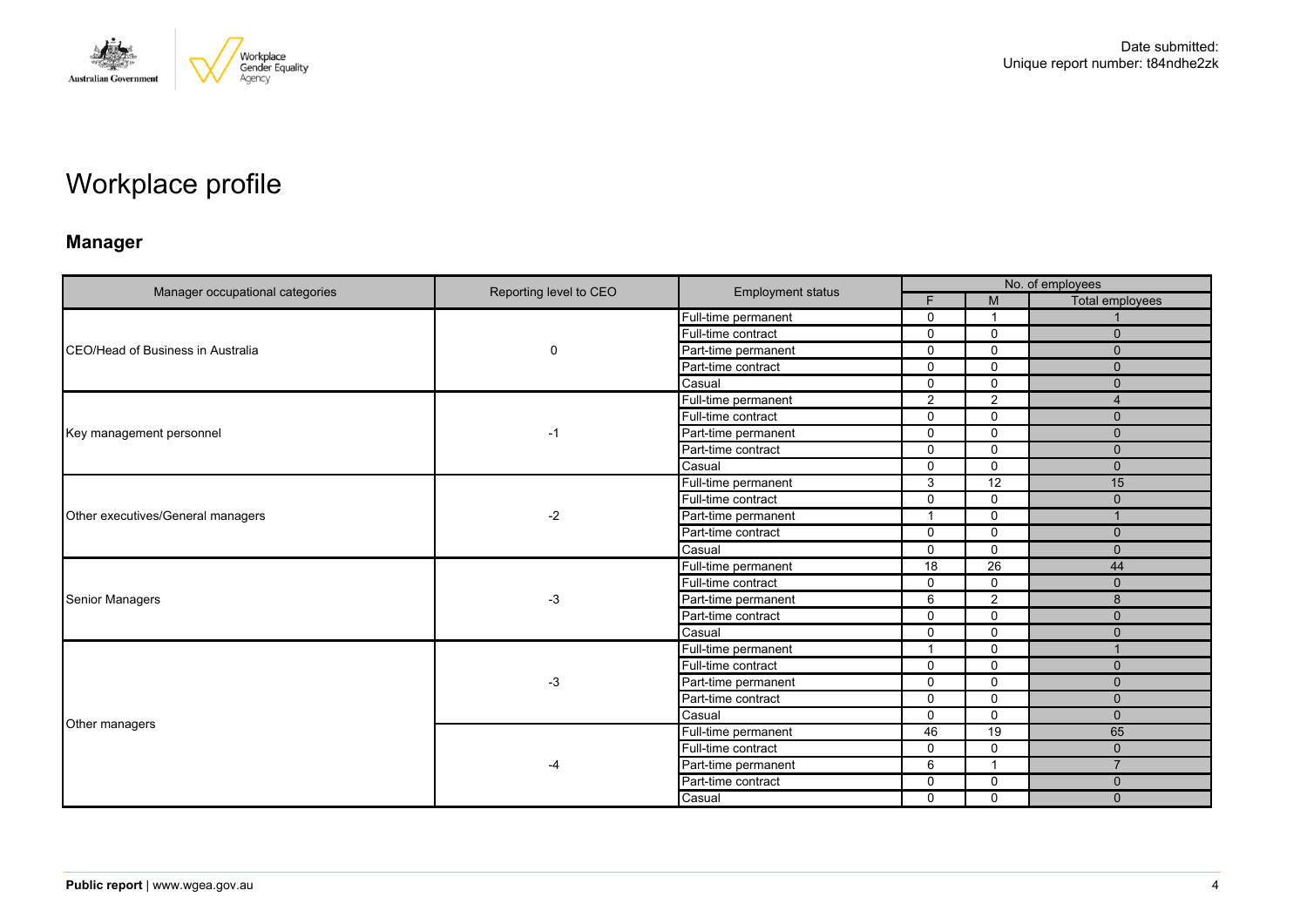

|                                 | <b>Employment status</b> |                     | No. of employees |     |                 |  |
|---------------------------------|--------------------------|---------------------|------------------|-----|-----------------|--|
| Manager occupational categories | Reporting level to CEO   |                     |                  | M   | Total employees |  |
|                                 |                          | Full-time permanent | 136              | 78  | 214             |  |
|                                 | -၁                       | Full-time contract  |                  |     |                 |  |
|                                 |                          | Part-time permanent |                  |     |                 |  |
|                                 |                          | Part-time contract  |                  |     |                 |  |
|                                 |                          | Casual              |                  |     |                 |  |
| Grand total: all managers       |                          |                     | 227              | 141 | 368             |  |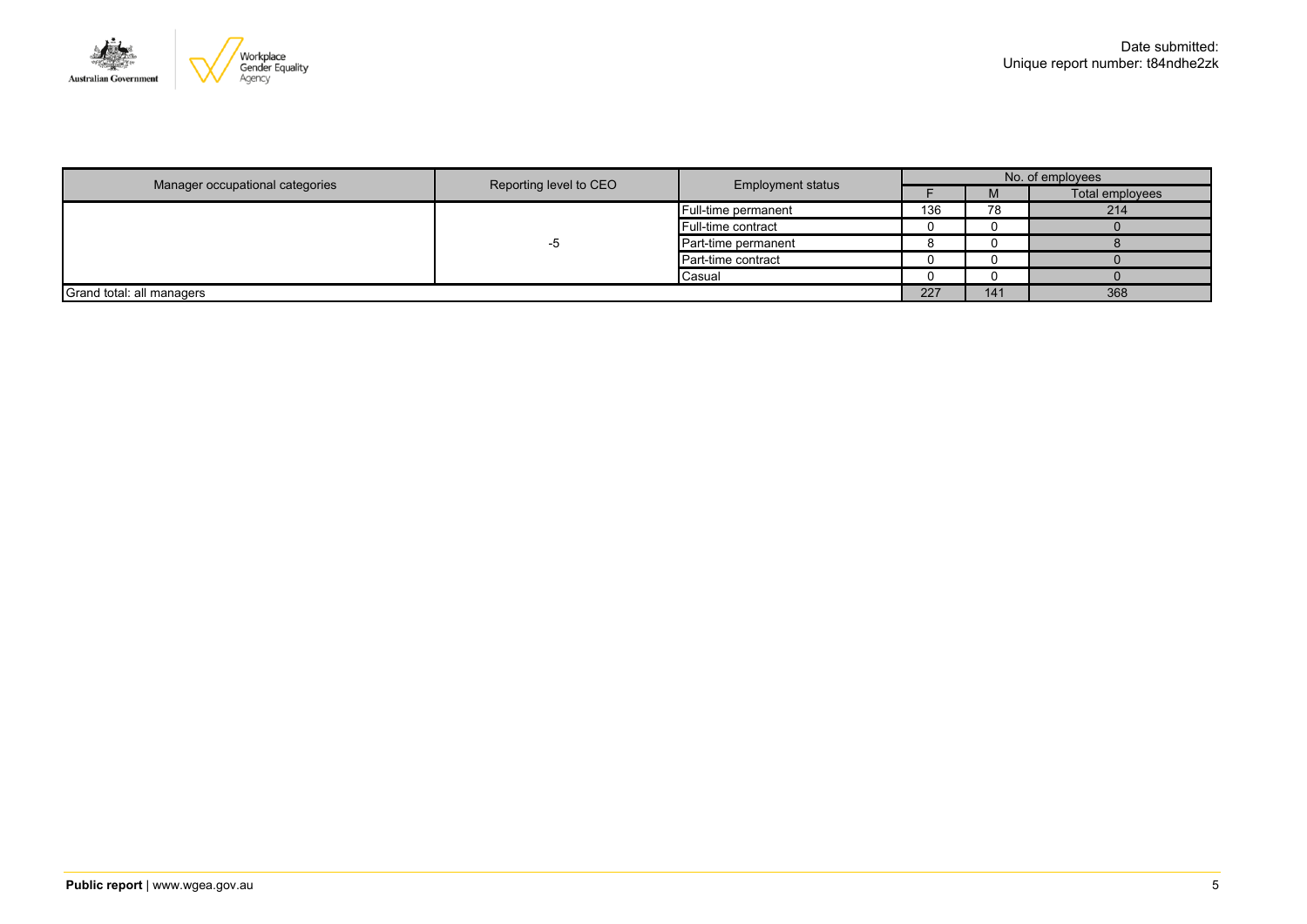

# Workplace profile

### **Non-manager**

| Non-manager occupational categories |                          |             | No. of employees (excluding graduates and apprentices) No. of graduates (if applicable) No. of apprentices (if applicable) |              |             |             |              |                 |
|-------------------------------------|--------------------------|-------------|----------------------------------------------------------------------------------------------------------------------------|--------------|-------------|-------------|--------------|-----------------|
|                                     | <b>Employment status</b> |             | M                                                                                                                          | F            | M           | F.          | M            | Total employees |
|                                     | Full-time permanent      | 1,195       | 577                                                                                                                        | 0            | 0           | 0           | 0            | 1,772           |
|                                     | Full-time contract       | $\Omega$    | $\Omega$                                                                                                                   | $\Omega$     | $\Omega$    | $\Omega$    | $\Omega$     | $\mathbf{0}$    |
| Professionals                       | Part-time permanent      | 187         | 18                                                                                                                         | $\mathbf 0$  | 0           | 0           | $\mathbf{0}$ | 205             |
|                                     | Part-time contract       | 0           | $\Omega$                                                                                                                   | $\mathbf{0}$ | $\mathbf 0$ | $\Omega$    | $\mathbf 0$  | $\Omega$        |
|                                     | Casual                   | 9           | 10                                                                                                                         | $\mathbf 0$  | 0           | 0           | $\mathbf 0$  | 19              |
|                                     | Full-time permanent      | 0           | $\Omega$                                                                                                                   | $\mathbf 0$  | 0           | 0           | $\mathbf 0$  | $\Omega$        |
|                                     | Full-time contract       | 0           | 0                                                                                                                          | 0            | 0           | 0           | 0            | $\mathbf{0}$    |
| Technicians and trade               | Part-time permanent      | 0           | $\Omega$                                                                                                                   | $\mathbf 0$  | $\mathbf 0$ | $\Omega$    | $\mathbf 0$  | $\Omega$        |
|                                     | Part-time contract       | 0           | 0                                                                                                                          | $\mathbf 0$  | 0           | 0           | $\mathbf 0$  | $\mathbf{0}$    |
|                                     | Casual                   | 0           | 0                                                                                                                          | $\mathbf 0$  | $\mathbf 0$ | 0           | $\mathbf 0$  | $\mathbf{0}$    |
|                                     | Full-time permanent      | 0           | $\mathbf{0}$                                                                                                               | 0            | 0           | $\Omega$    | $\mathbf{0}$ | $\Omega$        |
|                                     | Full-time contract       | 0           | $\Omega$                                                                                                                   | $\mathbf 0$  | 0           | $\Omega$    | $\mathbf 0$  | $\Omega$        |
| Community and personal service      | Part-time permanent      | 0           | 0                                                                                                                          | $\mathbf 0$  | $\mathbf 0$ | $\mathbf 0$ | $\mathbf 0$  | $\Omega$        |
|                                     | Part-time contract       | 0           | $\Omega$                                                                                                                   | $\mathbf 0$  | $\mathbf 0$ | $\Omega$    | $\mathbf 0$  | $\Omega$        |
|                                     | Casual                   | $\Omega$    | $\mathbf{0}$                                                                                                               | $\mathbf{0}$ | $\Omega$    | $\Omega$    | $\mathbf{0}$ | $\Omega$        |
|                                     | Full-time permanent      | 68          | 10                                                                                                                         | $\mathbf{0}$ | 0           | $\Omega$    | $\mathbf{0}$ | 78              |
|                                     | Full-time contract       | $\mathbf 0$ | 0                                                                                                                          | $\mathbf 0$  | $\mathbf 0$ | 0           | $\mathbf 0$  | $\mathbf{0}$    |
| Clerical and administrative         | Part-time permanent      | 15          | 3                                                                                                                          | $\mathbf{0}$ | $\Omega$    | $\Omega$    | $\mathbf{0}$ | 18              |
|                                     | Part-time contract       | 0           | $\Omega$                                                                                                                   | $\mathbf 0$  | $\mathbf 0$ | 0           | $\mathbf 0$  | $\Omega$        |
|                                     | Casual                   | 0           |                                                                                                                            | $\mathbf 0$  | $\mathbf 0$ | $\mathbf 0$ | $\mathbf 0$  |                 |
|                                     | Full-time permanent      | 0           | 0                                                                                                                          | $\mathbf 0$  | $\mathbf 0$ | 0           | $\mathbf 0$  | $\Omega$        |
|                                     | Full-time contract       | 0           | 0                                                                                                                          | $\mathbf 0$  | 0           | 0           | $\mathbf 0$  | $\Omega$        |
| Sales                               | Part-time permanent      | 0           | $\mathbf{0}$                                                                                                               | 0            | $\Omega$    | $\Omega$    | $\mathbf{0}$ | $\Omega$        |
|                                     | Part-time contract       | 0           | 0                                                                                                                          | $\mathbf 0$  | $\mathbf 0$ | 0           | $\mathbf 0$  | $\Omega$        |
|                                     | Casual                   | 0           | 0                                                                                                                          | $\mathbf 0$  | $\mathbf 0$ | 0           | $\mathbf 0$  | $\Omega$        |
|                                     | Full-time permanent      | 0           | 0                                                                                                                          | $\mathbf 0$  | $\mathbf 0$ | 0           | $\mathbf 0$  | $\mathbf{0}$    |
|                                     | Full-time contract       | 0           | $\Omega$                                                                                                                   | $\mathbf 0$  | $\mathbf 0$ | 0           | $\mathbf 0$  | $\Omega$        |
| Machinery operators and drivers     | Part-time permanent      | 0           | $\Omega$                                                                                                                   | $\mathbf 0$  | 0           | 0           | $\mathbf 0$  | $\Omega$        |
|                                     | Part-time contract       | 0           | $\mathbf{0}$                                                                                                               | $\mathbf 0$  | $\mathbf 0$ | 0           | $\mathbf 0$  | $\Omega$        |
|                                     | Casual                   | 0           | 0                                                                                                                          | $\mathbf 0$  | $\Omega$    | $\Omega$    | 0            | $\Omega$        |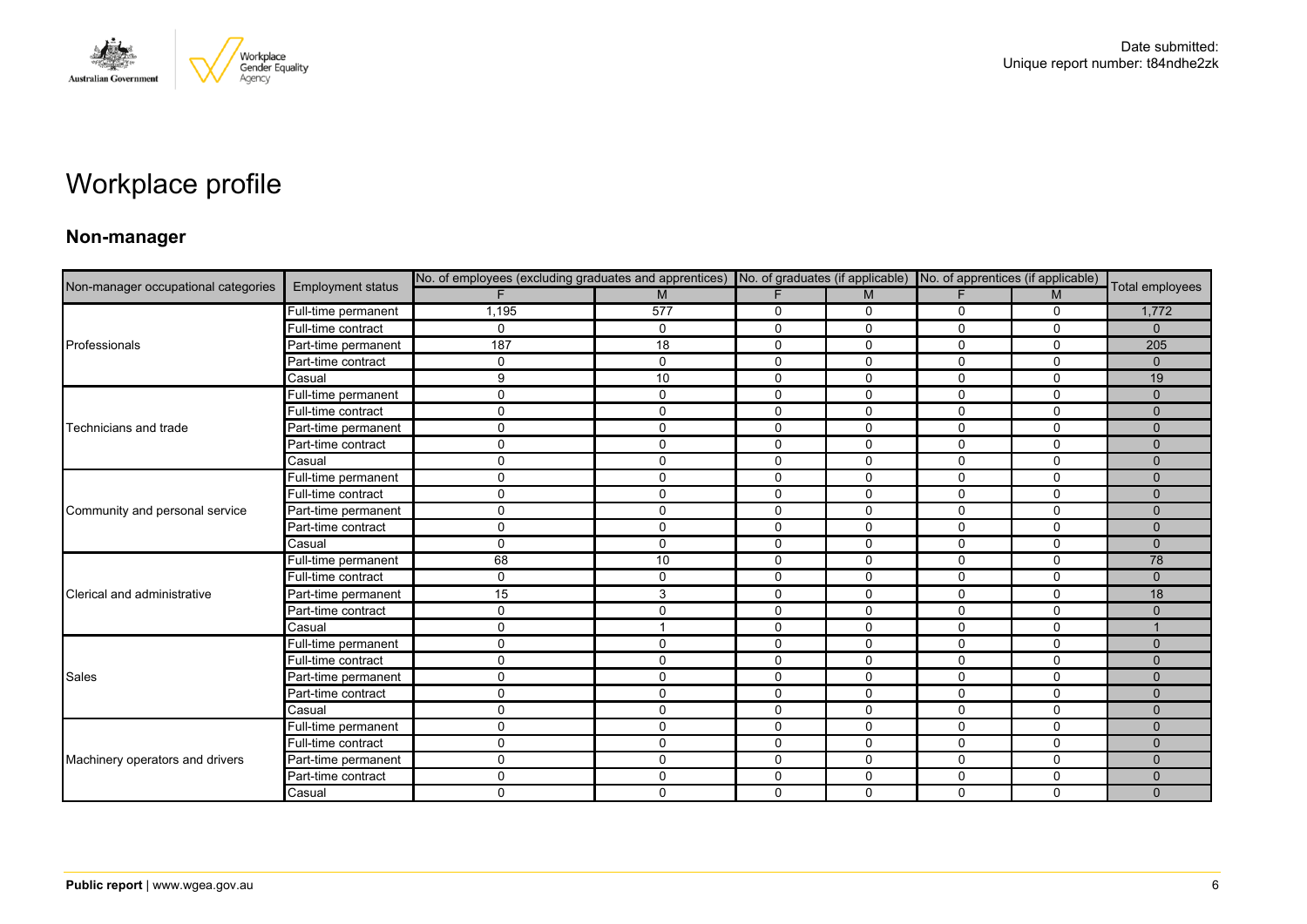

| Non-manager occupational categories | <b>Employment status</b> | No. of employees (excluding graduates and apprentices) No. of graduates (if applicable) No. of apprentices (if applicable) Total employees |     |  |   |  |   |       |
|-------------------------------------|--------------------------|--------------------------------------------------------------------------------------------------------------------------------------------|-----|--|---|--|---|-------|
|                                     |                          |                                                                                                                                            |     |  | M |  | M |       |
|                                     | Full-time permanent      |                                                                                                                                            |     |  |   |  |   |       |
|                                     | Full-time contract       |                                                                                                                                            |     |  |   |  |   |       |
| Labourers                           | Part-time permanent      |                                                                                                                                            |     |  |   |  |   |       |
|                                     | Part-time contract       |                                                                                                                                            |     |  |   |  |   |       |
|                                     | Casual                   |                                                                                                                                            |     |  |   |  |   |       |
|                                     | Full-time permanent      |                                                                                                                                            |     |  |   |  |   |       |
|                                     | Full-time contract       |                                                                                                                                            |     |  |   |  |   |       |
| <b>Others</b>                       | Part-time permanent      |                                                                                                                                            |     |  |   |  |   |       |
|                                     | Part-time contract       |                                                                                                                                            |     |  |   |  |   |       |
|                                     | Casual                   |                                                                                                                                            |     |  |   |  |   |       |
| Grand total: all non-managers       |                          | 1,474                                                                                                                                      | 619 |  |   |  |   | 2,093 |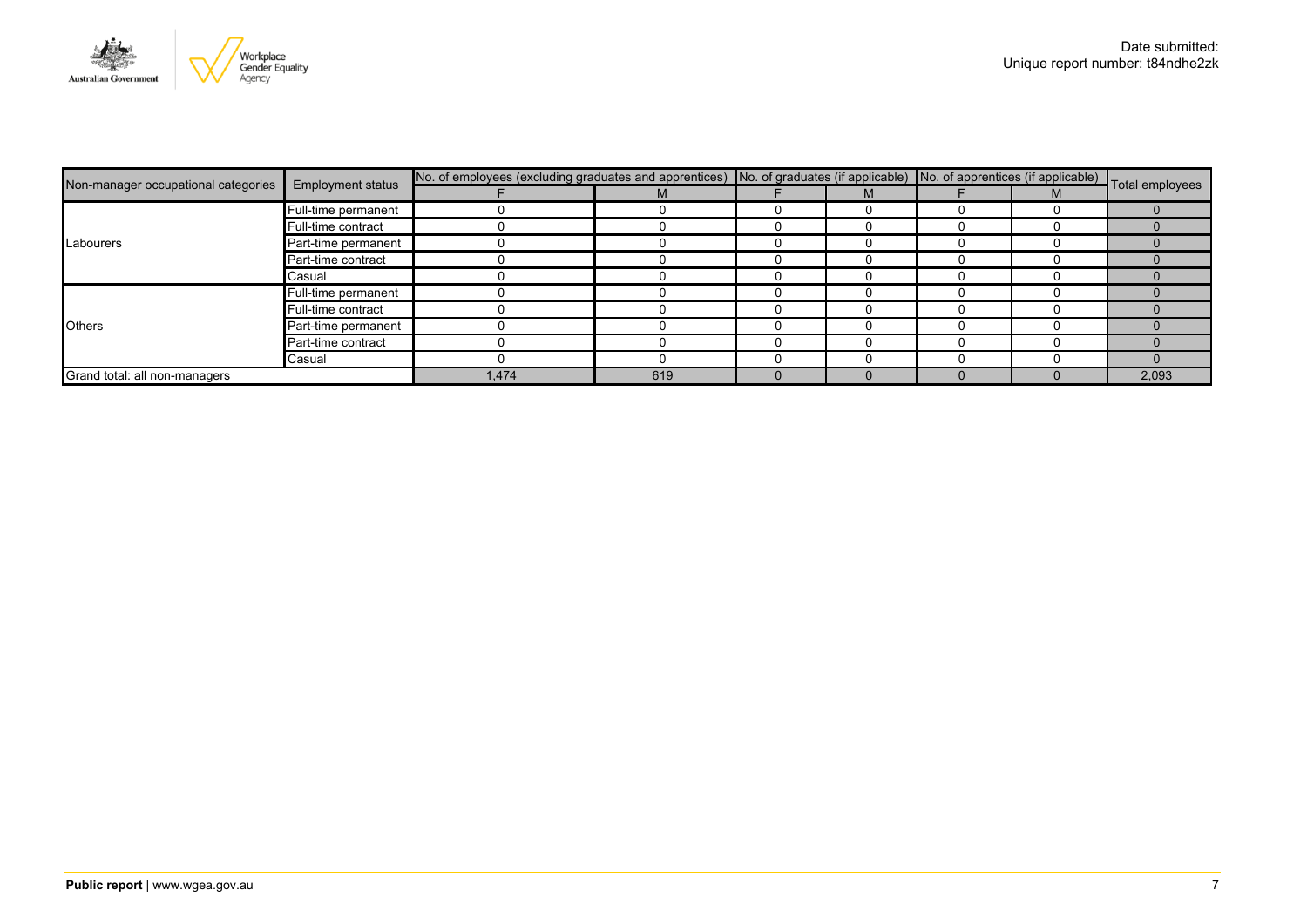

# Reporting questionnaire

## **Gender equality indicator 1: Gender composition of workforce**

This indicator seeks information about the gender composition of relevant employers in a standardised format, to enable the aggregation of data across and within industries. The aggregated data in your workplace profile assists relevant employers in understanding the characteristics of their workforce, including in relation to occupational segregation, the position of women and men in management within their industry or sector, and patterns of potentially insecure employment.

#### **NB. IMPORTANT:**

**• References to the Act mean the Workplace Gender Equality Act 2012.**

• A formal 'policy' and/or 'formal strategy' in this questionnaire refers to formal policies and/or strategies that are **either standalone or contained within another formal policy/formal strategy.**

• Data provided in this reporting questionnaire covers the TOTAL reporting period from 1 April 2019 to 31 March 2020. (This differs from the workplace profile data which is taken at a point-in-time during the reporting period).

- **• Answers need to reflect ALL organisations covered in this report.**
- . If you select "NO, Insufficient resources/expertise" to any option, this may cover human or financial resources.
- **1. Do you have formal policies and/or formal strategies in place that SPECIFICALLY SUPPORT GENDER EQUALITY relating to the following?**

#### **1.1 Recruitment**

- $\boxtimes$  Yes (select all applicable answers)
	- $\mathbb{\dot{A}}$  Policy
	- $\Box$  Strategy
- No (you may specify why no formal policy or formal strategy is in place)
	- $\Box$  Currently under development, please enter date this is due to be completed
		- $\overline{\Box}$  Insufficient resources/expertise
		- $\Box$  Not a priority

#### **1.2 Retention**

- $\boxtimes$  Yes (select all applicable answers)
	- $\Box$  Policy
	- $\boxtimes$  Strategy
- No (you may specify why no formal policy or formal strategy is in place)
	- $\Box$  Currently under development, please enter date this is due to be completed
		- Insufficient resources/expertise
		- Not a priority

#### **1.3 Performance management processes**

- $\boxtimes$  Yes (select all applicable answers)
	- $\overline{\Box}$  Policy
	- $\boxtimes$  Strategy
- $\Box$  No (you may specify why no formal policy or formal strategy is in place)
	- $\Box$  Currently under development, please enter date this is due to be completed
	- $\Box$  Insufficient resources/expertise
	- $\Box$  Not a priority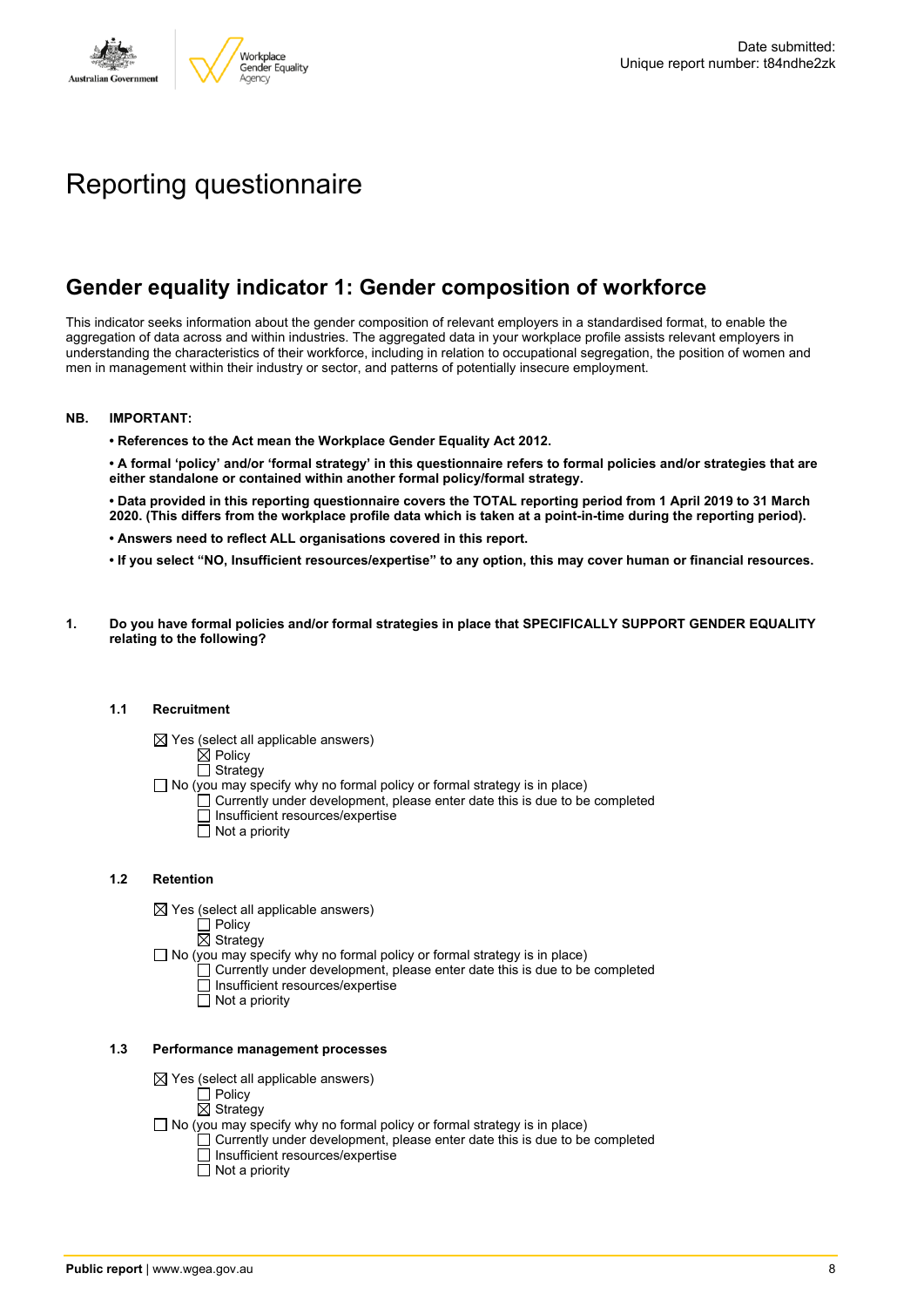

#### **1.4 Promotions**

 $\boxtimes$  Yes (select all applicable answers)

 $\boxtimes$  Policy  $\Box$  Strategy

- $\Box$  No (you may specify why no formal policy or formal strategy is in place)
	- $\Box$  Currently under development, please enter date this is due to be completed □ Insufficient resources/expertise
		- $\overline{\Box}$  Not a priority

#### **1.5 Talent identification/identification of high potentials**

- $\boxtimes$  Yes (select all applicable answers)
	- Policy
	- $\overline{\boxtimes}$  Strategy
- $\Box$  No (you may specify why no formal policy or formal strategy is in place)
	- Currently under development, please enter date this is due to be completed Insufficient resources/expertise
		- $\overline{\Box}$  Not a priority

#### **1.6 Succession planning**

- $\boxtimes$  Yes (select all applicable answers)
	- $\Box$  Policy
	- $\overline{\boxtimes}$  Strategy

 $\Box$  No (you may specify why no formal policy or formal strategy is in place)

- $\Box$  Currently under development, please enter date this is due to be completed Insufficient resources/expertise
- Not a priority

#### **1.7 Training and development**

- $\boxtimes$  Yes (select all applicable answers)
	- **门** Policy
		- $\overline{\boxtimes}$  Strategy
- $\Box$  No (you may specify why no formal policy or formal strategy is in place)
	- Currently under development, please enter date this is due to be completed Insufficient resources/expertise
		- $\Box$  Not a priority

#### **1.8 Key performance indicators for managers relating to gender equality**

- $\Box$  Yes (select all applicable answers)
	- Policy
	- **Strategy**
- $\boxtimes$  No (you may specify why no formal policy or formal strategy is in place)
	- $\Box$  Currently under development, please enter date this is due to be completed  $\Box$  Insufficient resources/expertise
		- $\boxtimes$  Not a priority

#### **1.9 Gender equality overall**

- $\boxtimes$  Yes (select all applicable answers)
	- $\Box$  Policy
	- $\overline{\boxtimes}$  Strategy
- $\Box$  No (you may specify why no formal policy or formal strategy is in place)
	- $\Box$  Currently under development, please enter date this is due to be completed □ Insufficient resources/expertise
		- $\Box$  Not a priority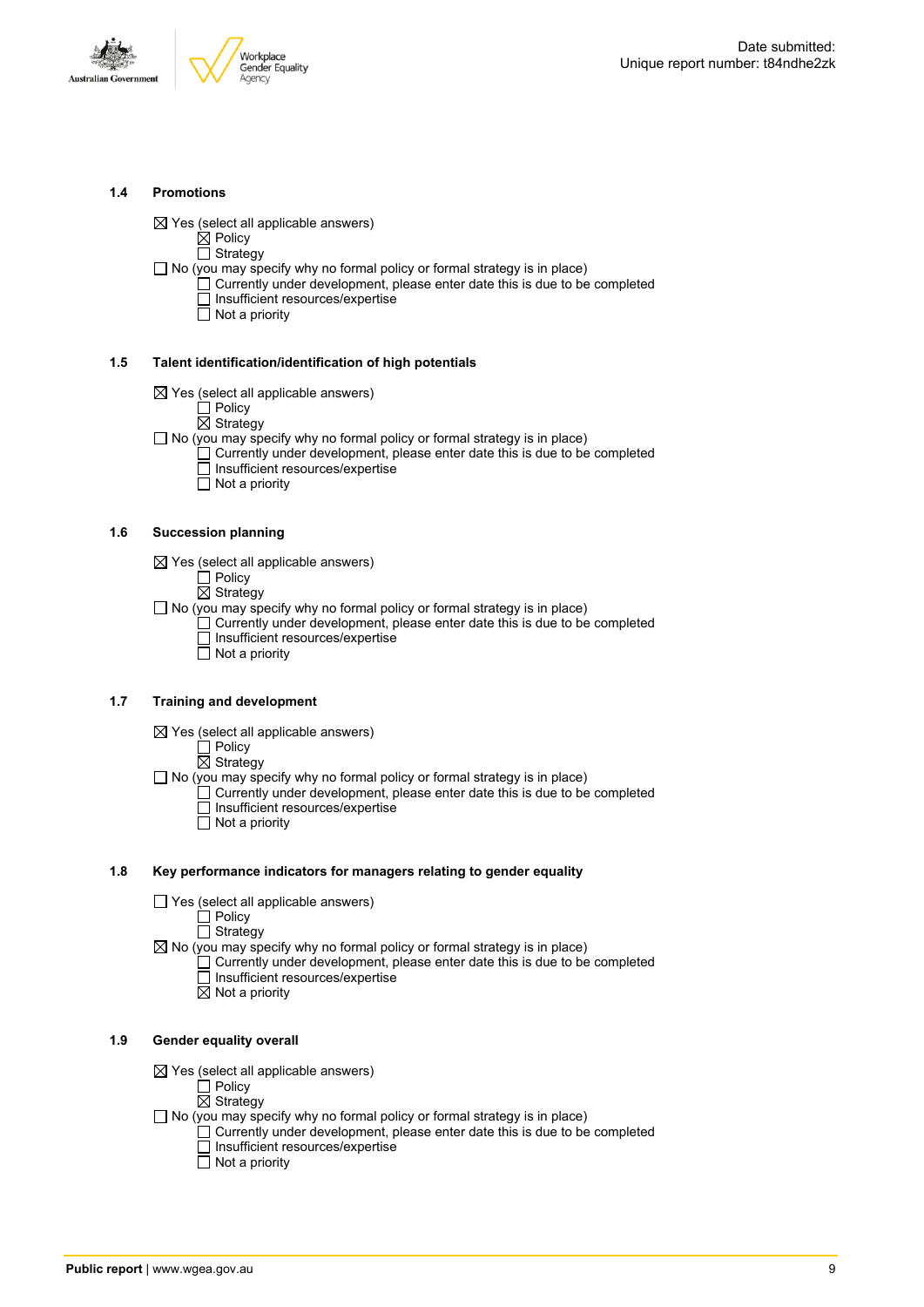



**1.10 How many employees were promoted during the reporting period against each category below? IMPORTANT: Because promotions are included in the number of appointments in Q1.11, the number of promotions should never exceed appointments.**

|                                         |        | Managers |        | Non-managers |
|-----------------------------------------|--------|----------|--------|--------------|
|                                         | Female | Male     | Female | Male         |
| Permanent/ongoing full-time employees   | 32     | 14       | 71     | 38           |
| Permanent/ongoing part-time employees   |        | 0        |        | 3            |
| Fixed-term contract full-time employees | 0      | 0        |        |              |
| Fixed-term contract part-time employees | 0      | 0        | 0      |              |
| Casual employees                        | 0      | 0        | C      |              |

**1.11 How many appointments in total were made to manager and non-manager roles (based on WGEA-defined managers/non-managers) during the reporting period (add the number of external appointments and internal promotions together)?**

|                                                                         | Female | Male |
|-------------------------------------------------------------------------|--------|------|
| Number of appointments made to MANAGER roles (including promotions)     | .47    |      |
| Number of appointments made to NON-MANAGER roles (including promotions) | 645    | 305  |

**1.12 How many employees resigned during the reporting period against each category below?**

|                                         | Managers |      | Non-managers |      |
|-----------------------------------------|----------|------|--------------|------|
|                                         | Female   | Male | Female       | Male |
| Permanent/ongoing full-time employees   | 17       | 17   | 321          | 124  |
| Permanent/ongoing part-time employees   | 4        | 0    | 31           | 3    |
| Fixed-term contract full-time employees | 0        | 0    | 0            | 0    |
| Fixed-term contract part-time employees | 0        | 0    | 0            | 0    |
| Casual employees                        | 0        | 0    | 33           | 5    |

#### **1.13 If your organisation would like to provide additional information relating to gender equality indicator 1, please do so below.**

In relation to 1.8, consideration has been given and we are currently in excess of gender equality. We continue to monitor at an organisational level and we are in excess of the targets, this is why this has not be built into Key Performance Indicators.

# **Gender equality indicator 2: Gender composition of governing bodies**

Gender composition of governing bodies is an indicator of gender equality at the highest level of organisational leadership and decision-making. This gender equality indicator seeks information on the representation of women and men on governing bodies. The term "governing body" in relation to a relevant employer is broad and depends on the nature of your organisation. It can mean the board of directors, trustees, committee of management, council or other governing authority of the employer.

- 2. The organisation(s) you are reporting on will have a governing body. In the Act, governing body is defined as "the board of directors, trustees, committee of management, council or other governing authority of the employer". This question relates to the highest governing body for your Australian entity, even if it is located overseas.
	- **2.1 Please answer the following questions relating to each governing body covered in this report.**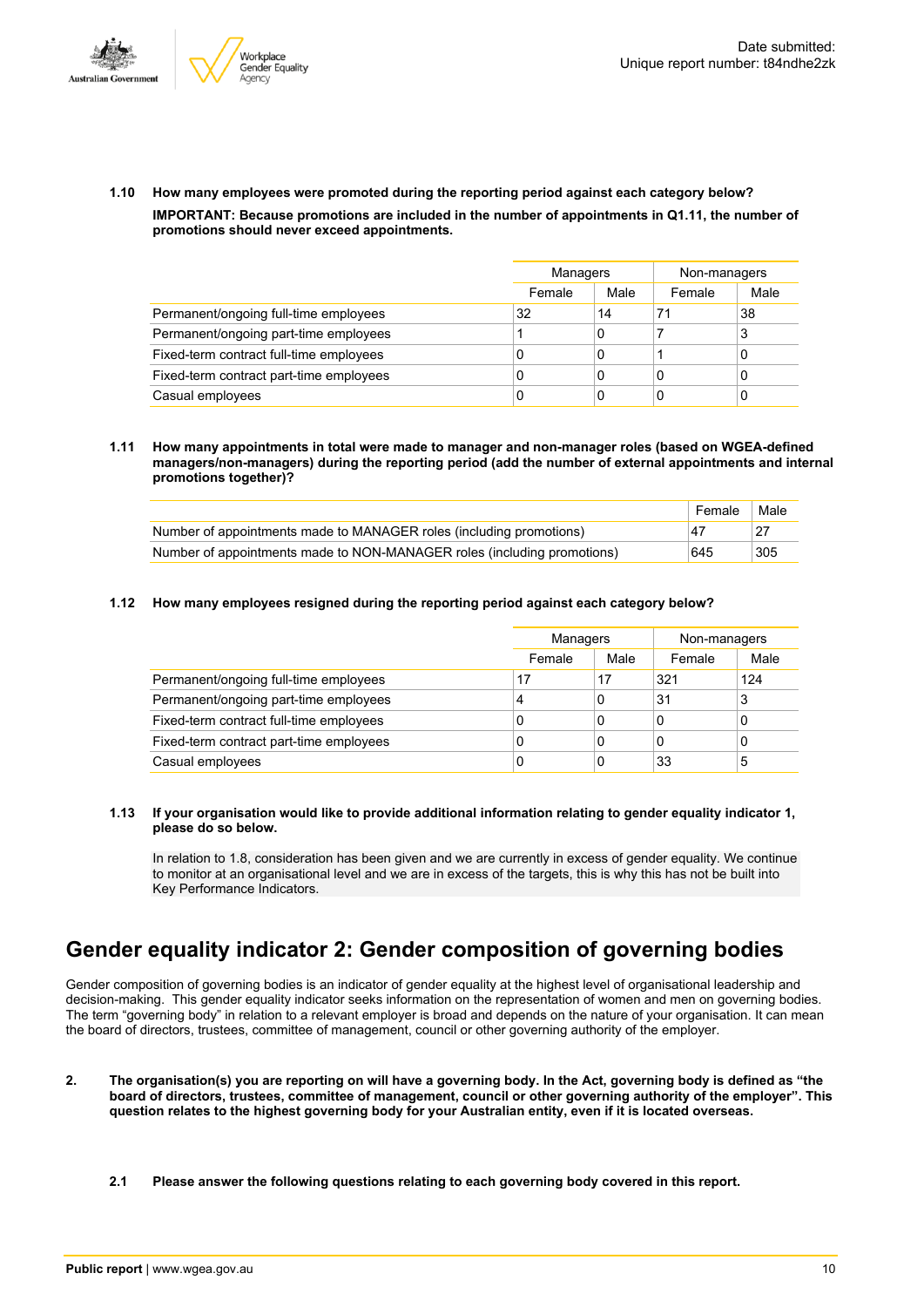**Note: If this report covers more than one organisation, the questions below will be repeated for each organisation before proceeding to question 2.2.**

If your organisation's governing body is the same as your parent entity's, you will need to add your **organisation's name BUT the numerical details of your parent entity's governing body.**

#### **2.1a.1 Organisation name?**

Employers Mutual Ltd

2.1b.1 What gender is the Chair on this governing body (if the role of the Chair rotates, enter the gender of the **Chair at your last meeting)?**

#### **2.1c.1 How many other members are on this governing body (excluding the Chair/s)?**

#### **2.1d.1 Has a target been set to increase the representation of women on this governing body?**

#### □ Yes

 $\overline{\boxtimes}$  No (you may specify why a target has not been set)

Governing body/board has gender balance (e.g. 40% women/40% men/20% either)

Currently under development, please enter date this is due to be completed

□ Insufficient resources/expertise

 $\square$  Do not have control over governing body/board appointments (provide details why):

- $\boxtimes$  Not a priority
- $\overline{\Box}$  Other (provide details):

#### **2.1g.1 Are you reporting on any other organisations in this report?**

⊠ Yes  $\Box$  No

#### **2.1a.2 Organisation name?**

Hospitality Employers Mutual Ltd

#### **2.1b.2 How many Chairs on this governing body?**

#### **2.1c.2 How many other members are on this governing body (excluding the Chair/s)?**

#### **2.1d.2 Has a target been set to increase the representation of women on this governing body?**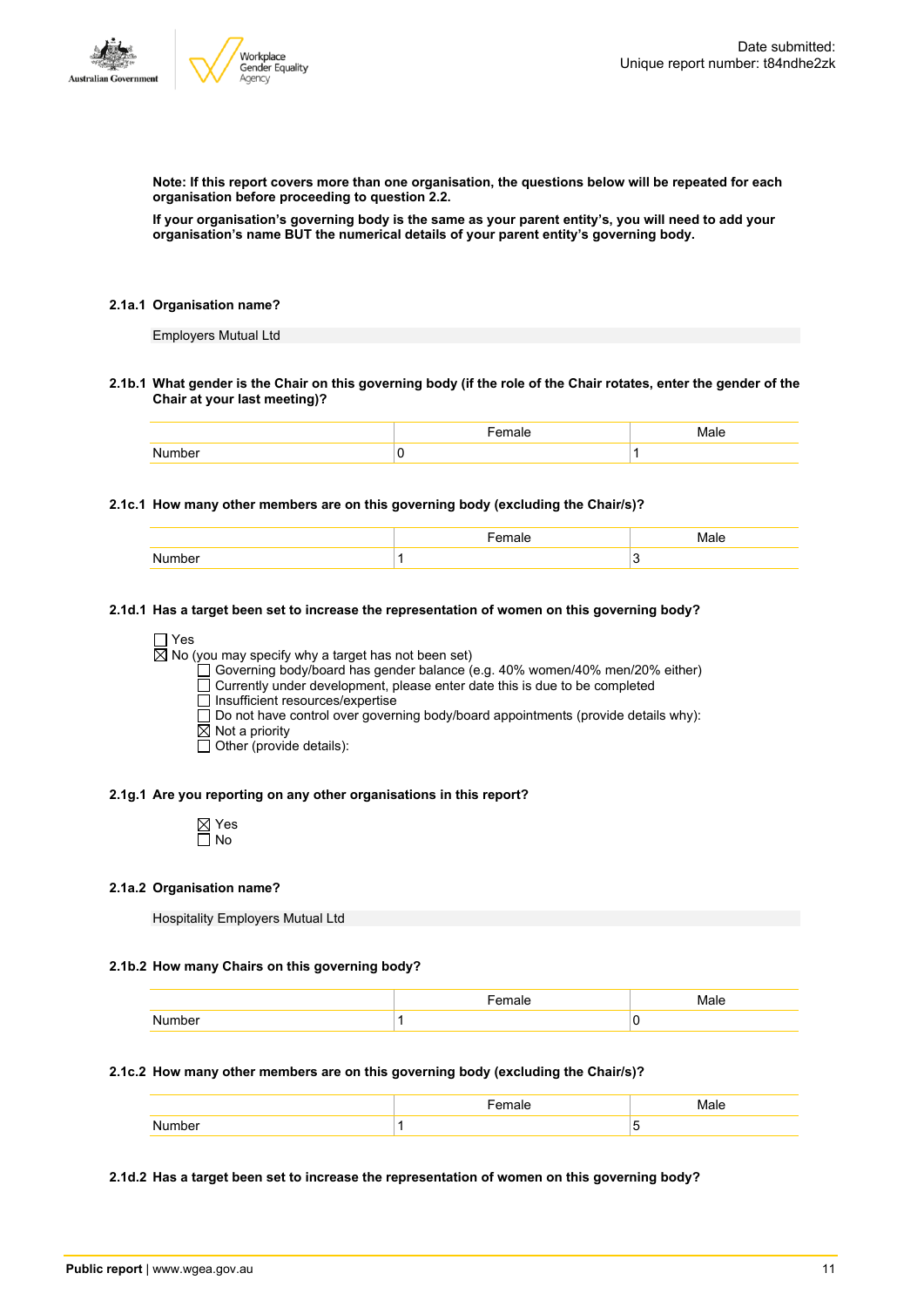

#### Yes

 $\overline{\boxtimes}$  No (you may specify why a target has not been set)

- Governing body/board has gender balance (e.g. 40% women/40% men/20% either)
- Currently under development, please enter date this is due to be completed
- Insufficient resources/expertise
- $\overline{\Box}$  Do not have control over governing body/board appointments (provide details why):
- $\boxtimes$  Not a priority
- $\Box$  Other (provide details):

#### **2.1g.2 Are you reporting on any other organisations in this report?**

Yes No

#### **2.1a.3 Organisation name?**

Employers Mutual Management Pty Ltd

#### **2.1b.3 How many Chairs on this governing body?**

| $   -$<br>۱۳. |  |
|---------------|--|
|               |  |

#### **2.1c.3 How many other members are on this governing body (excluding the Chair/s)?**

#### **2.1d.3 Has a target been set to increase the representation of women on this governing body?**

| × |  |
|---|--|
|   |  |

No (you may specify why a target has not been set)

Governing body/board has gender balance (e.g. 40% women/40% men/20% either)

- Currently under development, please enter date this is due to be completed
- Insufficient resources/expertise
- Do not have control over governing body/board appointments (provide details why):
- $\boxtimes$  Not a priority
- $\overline{\Box}$  Other (provide details):

#### **2.1g.3 Are you reporting on any other organisations in this report?**



#### **2.1a.4 Organisation name?**

EMLife Pty Ltd

#### **2.1b.4 How many Chairs on this governing body?**

|              | $ -$<br>male | $\blacksquare$ |
|--------------|--------------|----------------|
| $\mathbf{A}$ |              |                |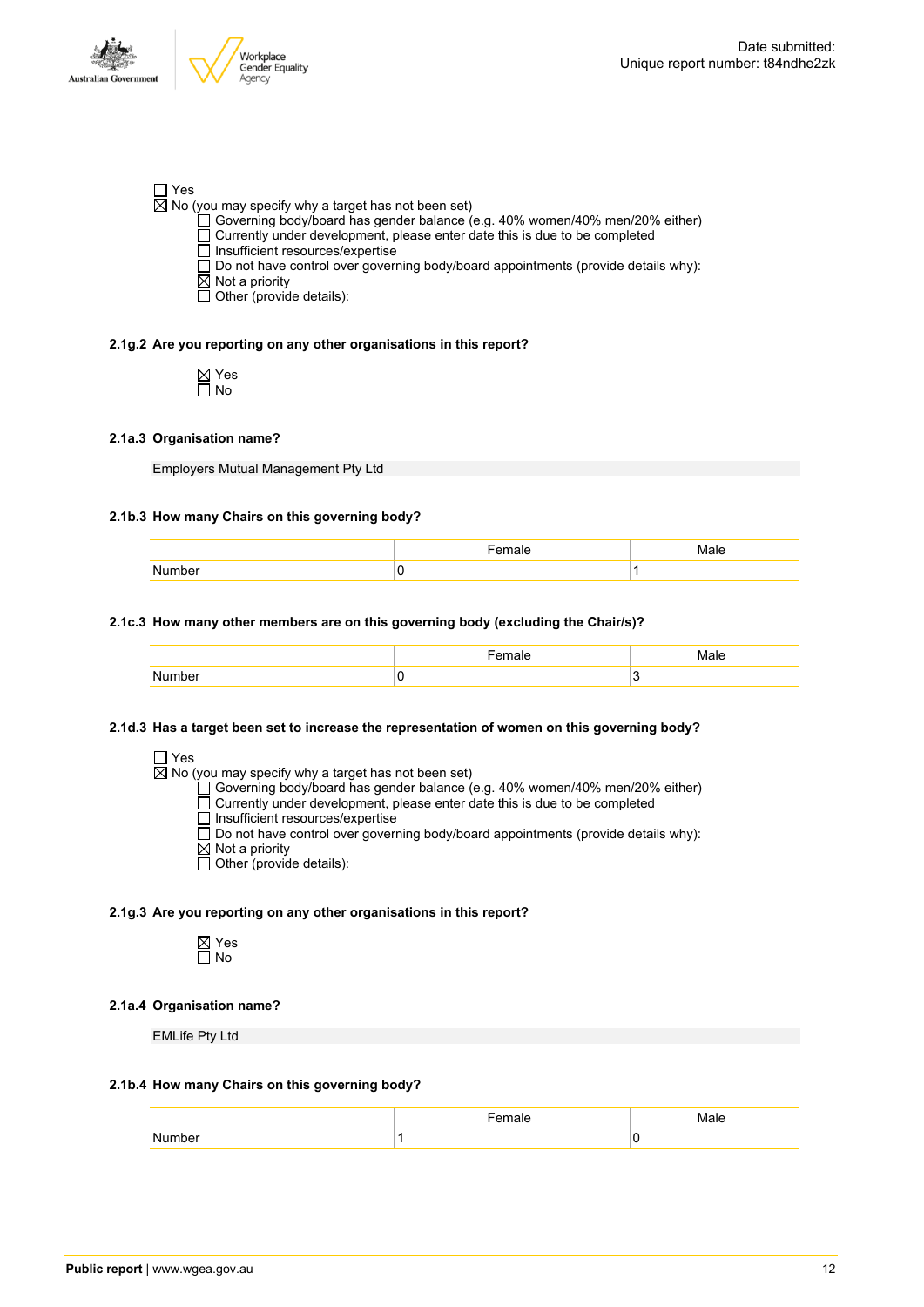

#### **2.1c.4 How many other members are on this governing body (excluding the Chair/s)?**

#### **2.1d.4 Has a target been set to increase the representation of women on this governing body?**

|     | □ Yes<br>$\boxtimes$ No (you may specify why a target has not been set)<br>Governing body/board has gender balance (e.g. 40% women/40% men/20% either)<br>Currently under development, please enter date this is due to be completed<br>Insufficient resources/expertise<br>Do not have control over governing body/board appointments (provide details why):<br>$\boxtimes$ Not a priority<br>Other (provide details): |
|-----|-------------------------------------------------------------------------------------------------------------------------------------------------------------------------------------------------------------------------------------------------------------------------------------------------------------------------------------------------------------------------------------------------------------------------|
|     | 2.1g.4 Are you reporting on any other organisations in this report?                                                                                                                                                                                                                                                                                                                                                     |
|     | $\sqcap$ Yes<br>$\boxtimes$ No                                                                                                                                                                                                                                                                                                                                                                                          |
| 2.2 | Do you have a formal selection policy and/or formal selection strategy for governing body members for ALL<br>organisations covered in this report?                                                                                                                                                                                                                                                                      |
|     | $\Box$ Yes (select all applicable answers)<br>Policy                                                                                                                                                                                                                                                                                                                                                                    |
|     | Strategy<br>$\boxtimes$ No (you may specify why no formal selection policy or formal selection strategy is in place)                                                                                                                                                                                                                                                                                                    |
|     | $\Box$ In place for some governing bodies                                                                                                                                                                                                                                                                                                                                                                               |
|     | Currently under development, please enter date this is due to be completed<br>Insufficient resources/expertise                                                                                                                                                                                                                                                                                                          |
|     | Do not have control over governing body appointments (provide details why)<br>$\boxtimes$ Not a priority                                                                                                                                                                                                                                                                                                                |
|     | Other (provide details):                                                                                                                                                                                                                                                                                                                                                                                                |

**2.3 Does your organisation operate as a partnership structure (i.e. select NO if your organisation is an "incorporated" entity - Pty Ltd, Ltd or Inc; or an "unincorporated" entity)?**



**2.5 If your organisation would like to provide additional information relating to gender equality indicator 2, please do so below.**

# **Gender equality indicator 3: Equal remuneration between women and men**

Equal remuneration between women and men is a key component of improving women's economic security and progressing gender equality.

**3. Do you have a formal policy and/or formal strategy on remuneration generally?**

 $\boxtimes$  Yes (select all applicable answers) Policy Strategy  $\Box$  No (you may specify why no formal policy or formal strategy is in place)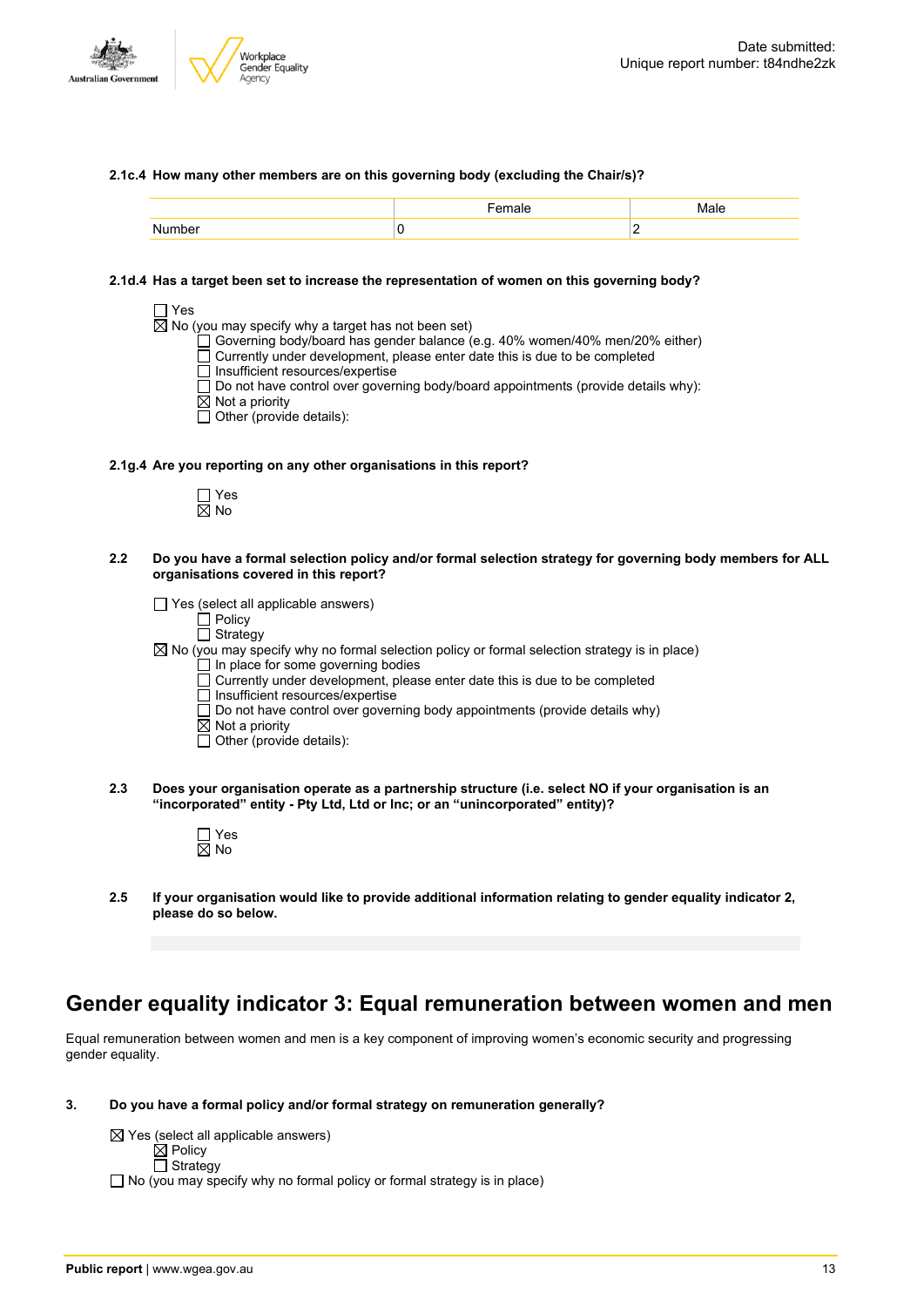



- $\Box$  Currently under development, please enter date this is due to be completed
- Insufficient resources/expertise
- $\overline{\Box}$  Salaries set by awards/industrial or workplace agreements
- Non-award employees paid market rate

 $\Box$  Not a priority

 $\Box$  Other (provide details):

#### **3.1 Are specific gender pay equity objectives included in your formal policy and/or formal strategy?**

Yes (provide details in question 3.2 below)

- $\boxtimes$  No (you may specify why pay equity objectives are not included in your formal policy or formal strategy)
	- Currently under development, please enter date this is due to be completed Salaries set by awards/industrial or workplace agreements
	- Insufficient resources/expertise
	- $\overline{\boxtimes}$  Non-award employees paid market rate
	- $\overline{\Box}$  Not a priority
	- $\Box$  Other (provide details):

#### 4. Have you analysed your payroll to determine if there are any remuneration gaps between women and men (i.e. **conducted a gender pay gap analysis)?**

 $\boxtimes$  Yes - the most recent gender remuneration gap analysis was undertaken:

- $\Box$  Within last 12 months
- $\Box$  Within last 1-2 years
- $\overline{\boxtimes}$  More than 2 years ago but less than 4 years ago

 $\Box$  Other (provide details):  $\Box$  No (you may specify why you have not analysed your payroll for gender remuneration gaps)

Currently under development, please enter date this is due to be completed

 $\Box$  Insufficient resources/expertise

 $\Box$  Salaries for ALL employees (including managers) are set by awards or industrial agreements AND there is no room for discretion in pay changes (for example because pay increases occur only when there is a change in tenure or qualifications)

Salaries for SOME or ALL employees (including managers) are set by awards or industrial agreements and there IS room for discretion in pay changes (because pay increases can occur with some discretion such as performance assessments)

- $\Box$  Non-award employees paid market rate
- $\overline{\Box}$  Not a priority
- $\overline{\Box}$  Other (provide details):

#### 4.01 You may provide details below on the type of gender remuneration gap analysis that has been undertaken **(for example like-for-like and/or organisation-wide).**

Like for like gender pay analysis

#### **4.1 Did you take any actions as a result of your gender remuneration gap analysis?**

 $\Box$  Yes – indicate what actions were taken (select all applicable answers)

- Created a pay equity strategy or action plan
- Identified cause/s of the gaps
- Reviewed remuneration decision-making processes
- $\Box$  Analysed commencement salaries by gender to ensure there are no pay gaps
- $\Box$  Analysed performance ratings to ensure there is no gender bias (including unconscious bias)
- Analysed performance pay to ensure there is no gender bias (including unconscious bias)
- $\Box$  Trained people-managers in addressing gender bias (including unconscious bias)
- $\square$  Set targets to reduce any organisation-wide gaps
- Reported pay equity metrics (including gender pay gaps) to the governing body
- Reported pay equity metrics (including gender pay gaps) to the executive
- $\Box$  Reported pay equity metrics (including gender pay gaps) to all employees Reported pay equity metrics (including gender pay gaps) to all emp<br>
Reported pay equity metrics (including gender pay gaps) externally<br>
Corrected like-for-like gaps
- 
- Corrected like-for-like gaps
- Conducted a gender-based job evaluation process
- $\Box$  Implemented other changes (provide details):

 $\boxtimes$  No (you may specify why no actions were taken resulting from your remuneration gap analysis)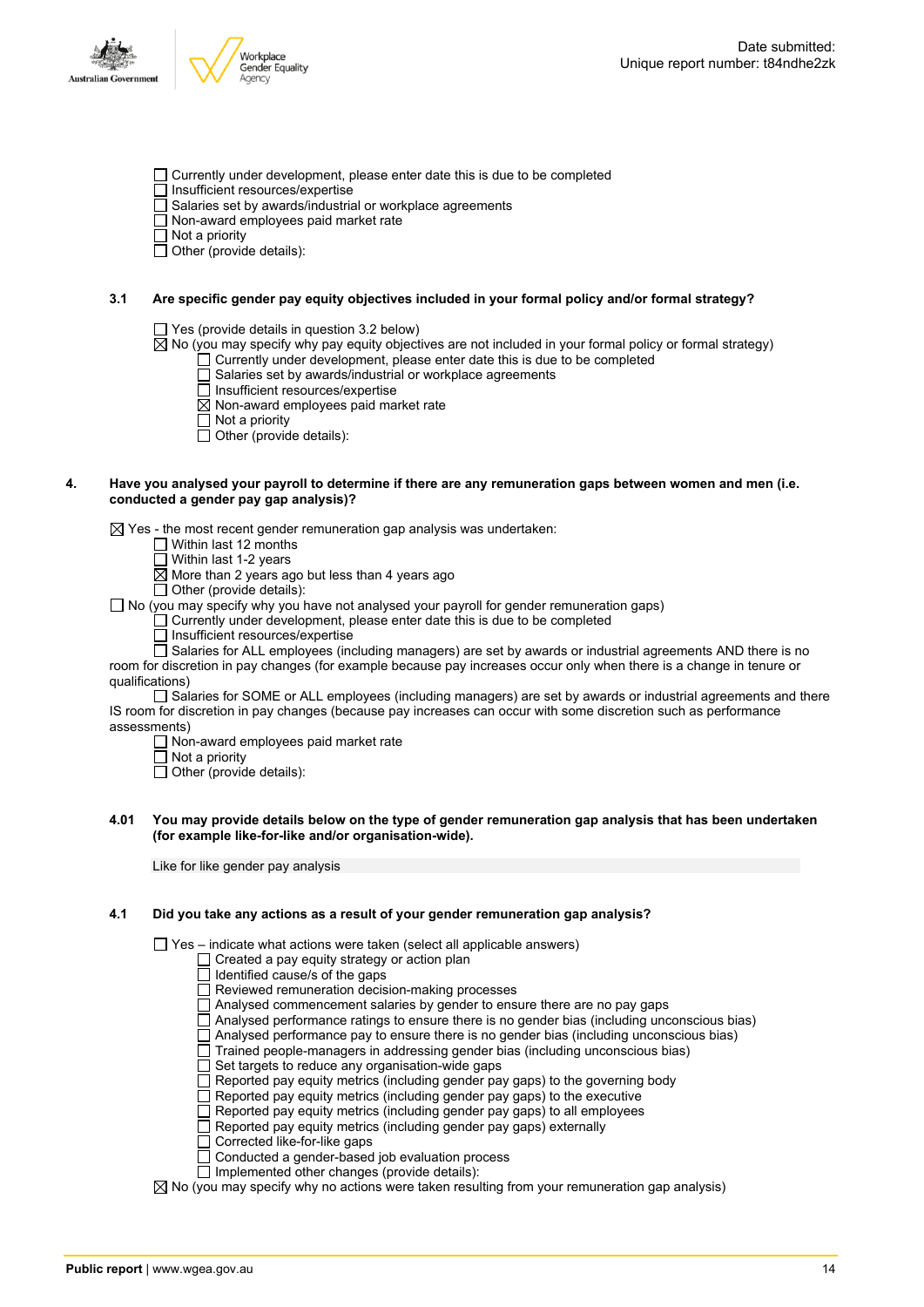

- No unexplainable or unjustifiable gaps identified
- Currently under development, please enter date this is due to be completed
- $\overline{\Box}$  Insufficient resources/expertise
- $\Box$  Salaries set by awards/industrial or workplace agreements
- $\boxtimes$  Non-award employees are paid market rate
- $\Box$  Unable to address cause/s of gaps (provide details why):
- $\Box$  Not a priority
- $\Box$  Other (provide details):
- **4.2 If your organisation would like to provide additional information relating to gender equality indicator 3, please do so below:**

### **Gender equality indicator 4: Flexible working and support for employees with family and caring responsibilities**

This indicator will enable the collection and use of information from relevant employers about the availability and utility of employment terms, conditions and practices relating to flexible working arrangements for employees and to working arrangements supporting employees with family or caring responsibilities. One aim of this indicator is to improve the capacity of women and men to combine paid work and family or caring responsibilities through such arrangements. The achievement of this goal is fundamental to gender equality and to maximising Australia's skilled workforce.

5. A "PRIMARY CARER" is the member of a couple or a single carer, REGARDLESS OF GENDER, identified as having **greater responsibility for the day-to-day care of a child.**

**Do you provide EMPLOYER FUNDED paid parental leave for PRIMARY CARERS that is available for women AND men, in addition to any government funded parental leave scheme for primary carers?**

 $\Box$  Yes. (Please indicate how employer funded paid parental leave is provided to the primary carer):

 $\Box$  By paying the gap between the employee's salary and the government's paid parental leave scheme

By paying the employee's full salary (in addition to the government's paid scheme), regardless of the period of time over which it is paid. For example, full pay for 12 weeks or half pay for 24 weeks

As a lump sum payment (paid pre- or post- parental leave, or a combination)

No, we offer paid parental leave for primary carers that is available to women ONLY (e.g. maternity leave). (Please indicate how employer funded paid parental leave is provided to women ONLY):

 $\square$  By paying the gap between the employee's salary and the government's paid parental leave scheme

 $\Box$  By paying the employee's full salary (in addition to the government's paid scheme), regardless of the period of time over which it is paid. For example, full pay for 12 weeks or half pay for 24 weeks

 $\Box$  As a lump sum payment (paid pre- or post- parental leave, or a combination)

 $\square$  No, we offer paid parental leave for primary carers that is available to men ONLY. (Please indicate how employer funded paid parental leave is provided to men ONLY):

 $\Box$  By paying the gap between the employee's salary and the government's paid parental leave scheme

 $\Box$  By paying the employee's full salary (in addition to the government's paid scheme), regardless of the period of time over which it is paid. For example, full pay for 12 weeks or half pay for 24 weeks

 $\Box$  As a lump sum payment (paid pre- or post- parental leave, or a combination)

 $\boxtimes$  No, not available (you may specify why this leave is not provided)

 $\Box$  Currently under development, please enter date this is due to be completed

Insufficient resources/expertise

Government scheme is sufficient

Not a priority

 $\boxtimes$  Other (provide details):

Proposal considered in FY 19/20

#### 6. A "SECONDARY CARER" is a member of a couple or a single carer, REGARDLESS OF GENDER, who is not the **primary carer.**

#### **Do you provide EMPLOYER FUNDED paid parental leave for SECONDARY CARERS that is available for men and women, in addition to any government funded parental leave scheme for secondary carers?**

 $\Box$  Yes

 $\Box$  No, we offer paid parental leave for SECONDARY CARERS that is available to men ONLY (e.g. paternity leave)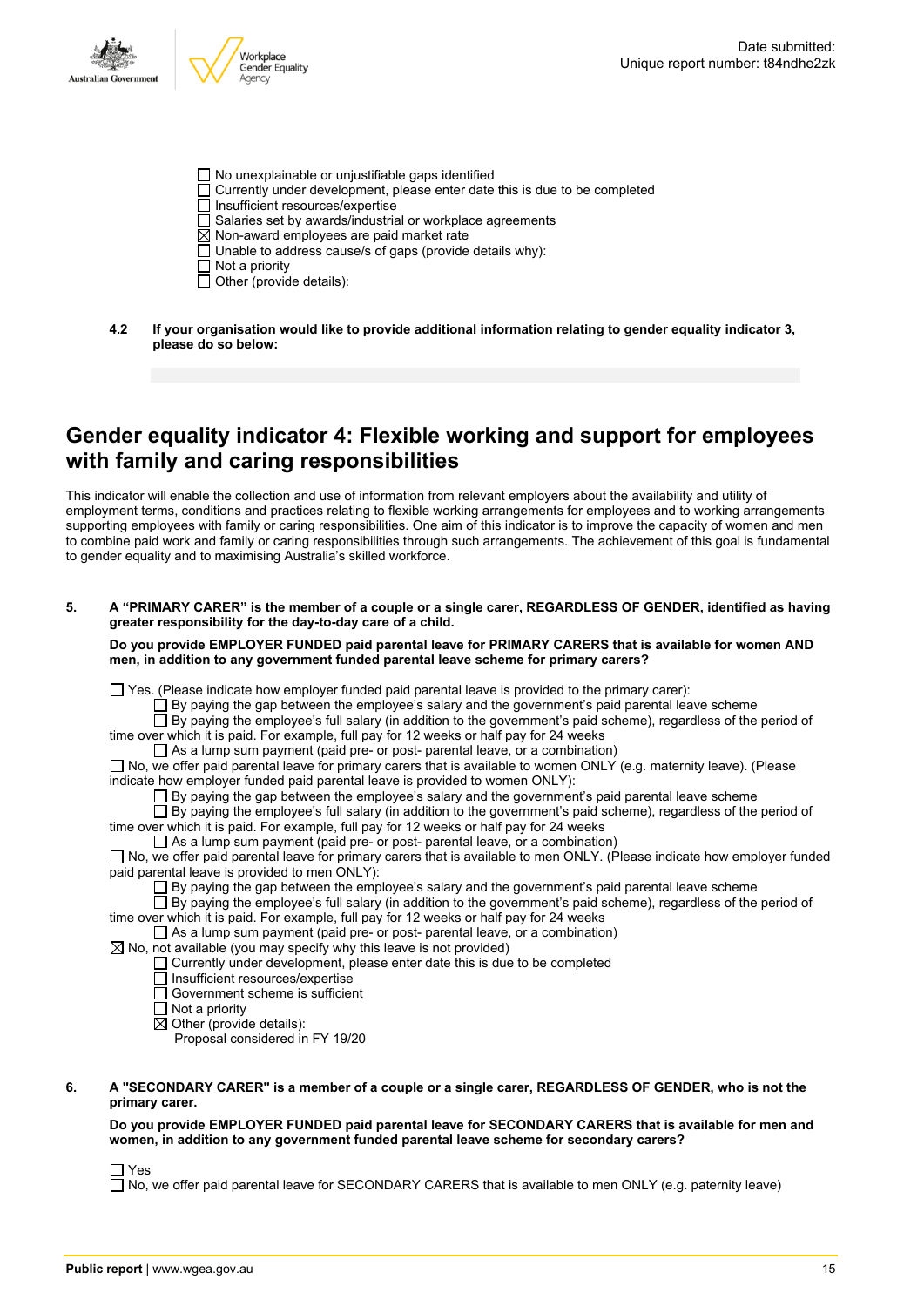- $\Box$  No, we offer paid parental leave for SECONDARY CARERS that is available to women ONLY  $\boxtimes$  No (you may specify why employer funded paid parental leave for secondary carers is not paid)
	- $\Box$  Currently under development, please enter date this is due to be completed
		- $\Box$  Insufficient resources/expertise
		- $\boxtimes$  Government scheme is sufficient
		- $\Box$  Not a priority
		- $\Box$  Other (provide details):
- **7. How many MANAGERS have taken parental leave during the reporting period (paid and/or unpaid)? Include employees still on parental leave, regardless of when it commenced.**

|          | Primary carer's leave |      | Secondary carer's leave |      |
|----------|-----------------------|------|-------------------------|------|
|          | Female                | Male | Female                  | Male |
| Managers | 25                    |      |                         |      |

#### **7.1 How many NON-MANAGERS have taken parental leave during the reporting period (paid and/or unpaid)? Include employees still on parental leave, regardless of when it commenced.**

|              | Primary carer's leave |      | Secondary carer's leave |      |
|--------------|-----------------------|------|-------------------------|------|
|              | Female                | Male | Female                  | Male |
| Non-managers | 96                    |      |                         |      |

**8. How many MANAGERS, during the reporting period, ceased employment before returning to work from parental leave, regardless of when the leave commenced?**

**• Include those where parental leave was taken continuously with any other leave type. For example, where annual leave or any other paid or unpaid leave is also taken at that time.**

**• 'Ceased employment' means anyone who has exited the organisation for whatever reason, including resignations, redundancies and dismissals.**

|                    | Male |
|--------------------|------|
| צופוזו<br>$\cdots$ |      |

**8.1 How many NON-MANAGERS, during the reporting period, ceased employment before returning to work from parental leave, regardless of when the leave commenced?**

**• Include those where parental leave was taken continuously with any other leave type. For example, where annual leave or any other paid or unpaid leave is also taken at that time.**

**• 'Ceased employment' means anyone who has exited the organisation for whatever reason, including resignations, redundancies and dismissals.**

| Nh<br>. | v |
|---------|---|

**9. Do you have a formal policy and/or formal strategy on flexible working arrangements?**

| $\boxtimes$ Yes (select all applicable answers)                                   |
|-----------------------------------------------------------------------------------|
| $\boxtimes$ Policy                                                                |
| $\Box$ Strategy                                                                   |
| $\Box$ No (you may specify why no formal policy or formal strategy is in place)   |
| $\Box$ Currently under development, please enter date this is due to be completed |
| $\Box$ Insufficient resources/expertise                                           |
| $\Box$ Don't offer flexible arrangements                                          |
| $\Box$ Not a priority                                                             |
| $\Box$ Other (provide details):                                                   |

#### 10. Do you have a formal policy and/or formal strategy to support employees with family or caring responsibilities?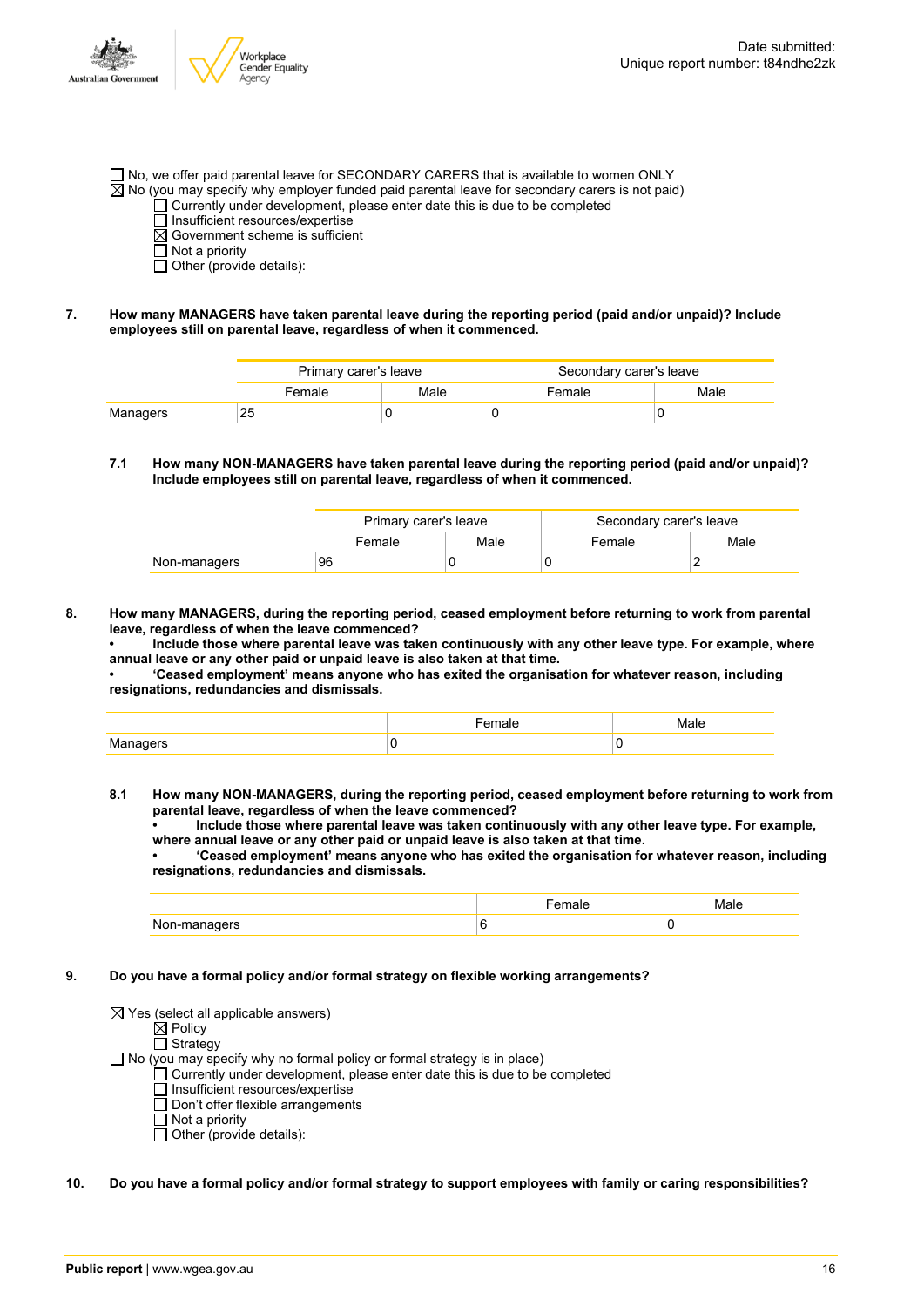

| $\boxtimes$ Yes (select all applicable answers) |  |
|-------------------------------------------------|--|
| $\boxtimes$ Policy                              |  |

□ Strategy

- $\Box$  No (you may specify why no formal policy or formal strategy is in place)
	- $\Box$  Currently under development, please enter date this is due to be completed
	- □ Insufficient resources/expertise
	- $\Box$  Included in award/industrial or workplace agreement
	- $\Box$  Not a priority
	- $\Box$  Other (provide details):

#### 11. Do you offer any other support mechanisms, other than leave, for employees with family or caring responsibilities **(eg, employer-subsidised childcare, breastfeeding facilities)?**

|--|--|

- $\overline{\Box}$  No (you may specify why non-leave based measures are not in place)
	- $\Box$  Currently under development, please enter date this is due to be completed
	- $\overline{\Box}$  Insufficient resources/expertise
	- $\Box$  Not a priority
	- $\Box$  Other (provide details):
- **11.1 Please select what support mechanisms are in place and if they are available at all worksites.**
	- **• Where only one worksite exists, for example a head-office, select "Available at all worksites".**
	- Employer subsidised childcare □ Available at some worksites only  $\Box$  Available at all worksites  $\Box$  On-site childcare □ Available at some worksites only  $\Box$  Available at all worksites  $\boxtimes$  Breastfeeding facilities  $\boxtimes$  Available at some worksites only □ Available at all worksites  $\Box$  Childcare referral services Available at some worksites only Available at all worksites  $\Box$  Internal support networks for parents □ Available at some worksites only  $\Box$  Available at all worksites  $\Box$  Return to work bonus (only select this option if the return to work bonus is NOT the balance of paid parental leave when an employee returns from leave) □ Available at some worksites only  $\Box$  Available at all worksites  $\boxtimes$  Information packs to support new parents and/or those with elder care responsibilities Available at some worksites only  $\boxtimes$  Available at all worksites  $\Box$  Referral services to support employees with family and/or caring responsibilities Available at some worksites only  $\overline{\Box}$  Available at all worksites  $\boxtimes$  Targeted communication mechanisms, for example intranet/ forums Available at some worksites only Available at all worksites Support in securing school holiday care □ Available at some worksites only  $\Box$  Available at all worksites  $\boxtimes$  Coaching for employees on returning to work from parental leave  $\Box$  Available at some worksites only  $\overline{\boxtimes}$  Available at all worksites  $\Box$  Parenting workshops targeting mothers Available at some worksites only  $\Box$  Available at all worksites □ Parenting workshops targeting fathers Available at some worksites only Available at all worksites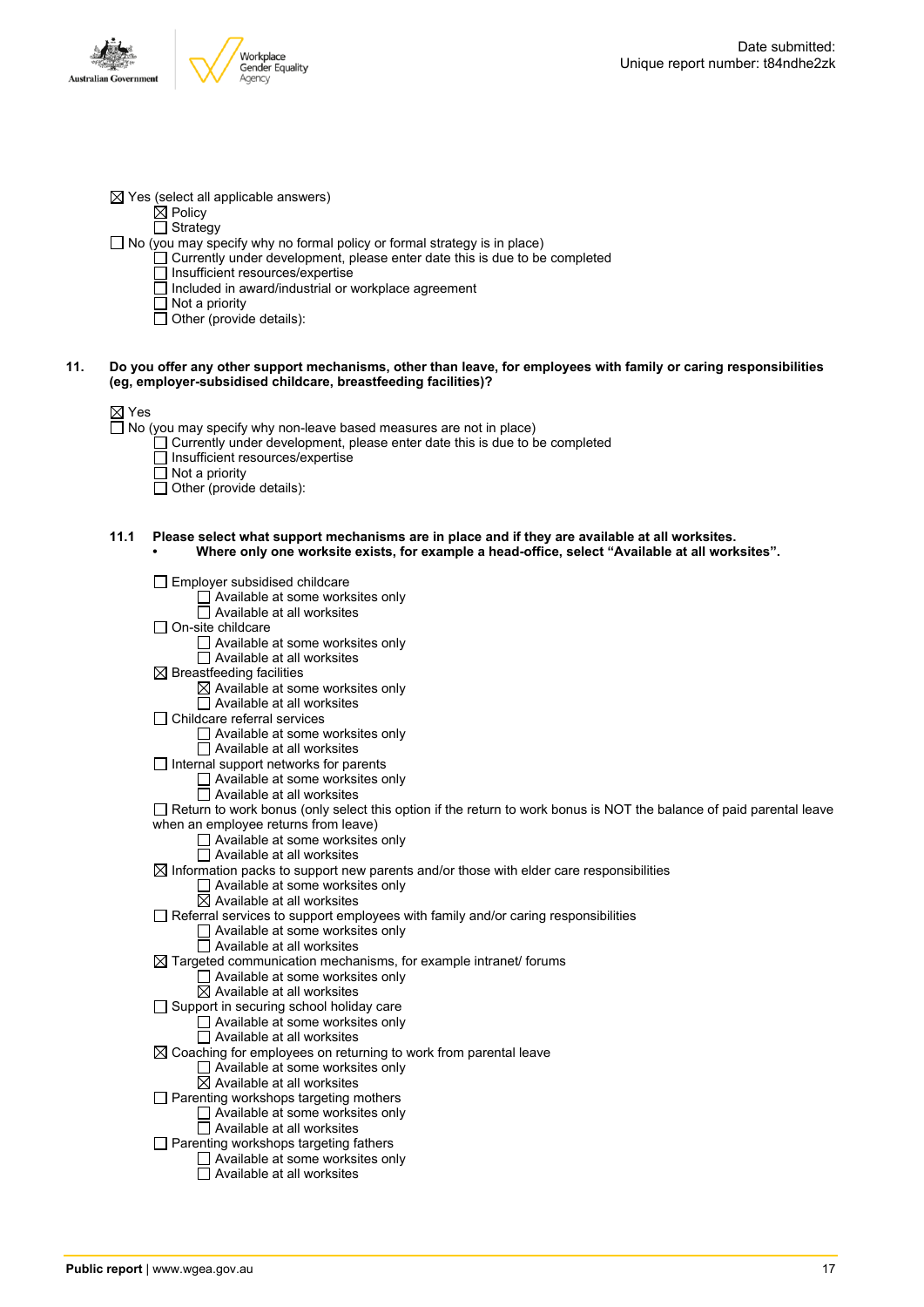

 $\Box$  None of the above, please complete question 11.2 below

- 12. Do you have a formal policy and/or formal strategy to support employees who are experiencing family or domestic **violence?**
	- Yes (select all applicable answers)

 $\Box$  Policy

 $\Box$  Strategy

 $\boxtimes$  No (you may specify why no formal policy or formal strategy is in place)

 $\overline{\boxtimes}$  Currently under development, please enter date this is due to be completed Actively seeking endorsement to gain White Ribbon Accreditation

FY 20/21

- □ Insufficient resources/expertise
- $\Box$  Included in award/industrial or workplace agreements
- $\overline{\Box}$  Not aware of the need
- $\Box$  Not a priority
- $\Box$  Other (please provide details):

#### 13. Other than a formal policy and/or formal strategy, do you have any support mechanisms in place to support **employees who are experiencing family or domestic violence?**

 $\boxtimes$  Yes (select all applicable answers)

- $\boxtimes$  Employee assistance program (including access to a psychologist, chaplain or counsellor)
- $\overline{\boxtimes}$  Training of key personnel
- $\boxtimes$  A domestic violence clause is in an enterprise agreement or workplace agreement
- Workplace safety planning
- Access to paid domestic violence leave (contained in an enterprise/workplace agreement)
- $\overline{\boxtimes}$  Access to unpaid domestic violence leave (contained in an enterprise/workplace agreement)
- Access to paid domestic violence leave (not contained in an enterprise/workplace agreement)
- $\overline{\boxtimes}$  Access to unpaid leave
- $\overline{\boxtimes}$  Confidentiality of matters disclosed
- $\overline{\boxtimes}$  Referral of employees to appropriate domestic violence support services for expert advice
- $\boxtimes$  Protection from any adverse action or discrimination based on the disclosure of domestic violence
- $\boxtimes$  Flexible working arrangements
- $\boxtimes$  Provision of financial support (e.g. advance bonus payment or advanced pay)
- $\boxtimes$  Offer change of office location
- $\Box$  Emergency accommodation assistance
- Access to medical services (e.g. doctor or nurse)
- $\boxtimes$  Other (provide details):

Leader support and ad hoc support on a case by case basis.

 $\Box$  No (you may specify why no other support mechanisms are in place)

- Currently under development, please enter date this is due to be completed
- Insufficient resources/expertise
- $\overline{\Box}$  Not aware of the need
- $\Box$  Not a priority
- $\overline{\Box}$  Other (provide details):
- 14. Where any of the following options are available in your workplace, are those option/s available to both women **AND men?**
	- **• flexible hours of work**
	- **• compressed working weeks**
	- **• time-in-lieu**
	- **• telecommuting**
	- **• part-time work**
	- **• job sharing**
	- **• carer's leave**
	- **• purchased leave**
	- **• unpaid leave.**

**Options may be offered both formally and/or informally.**

**For example, if time-in-lieu is available to women formally but to men informally, you would select NO.**

 $\boxtimes$  Yes, the option/s in place are available to both women and men.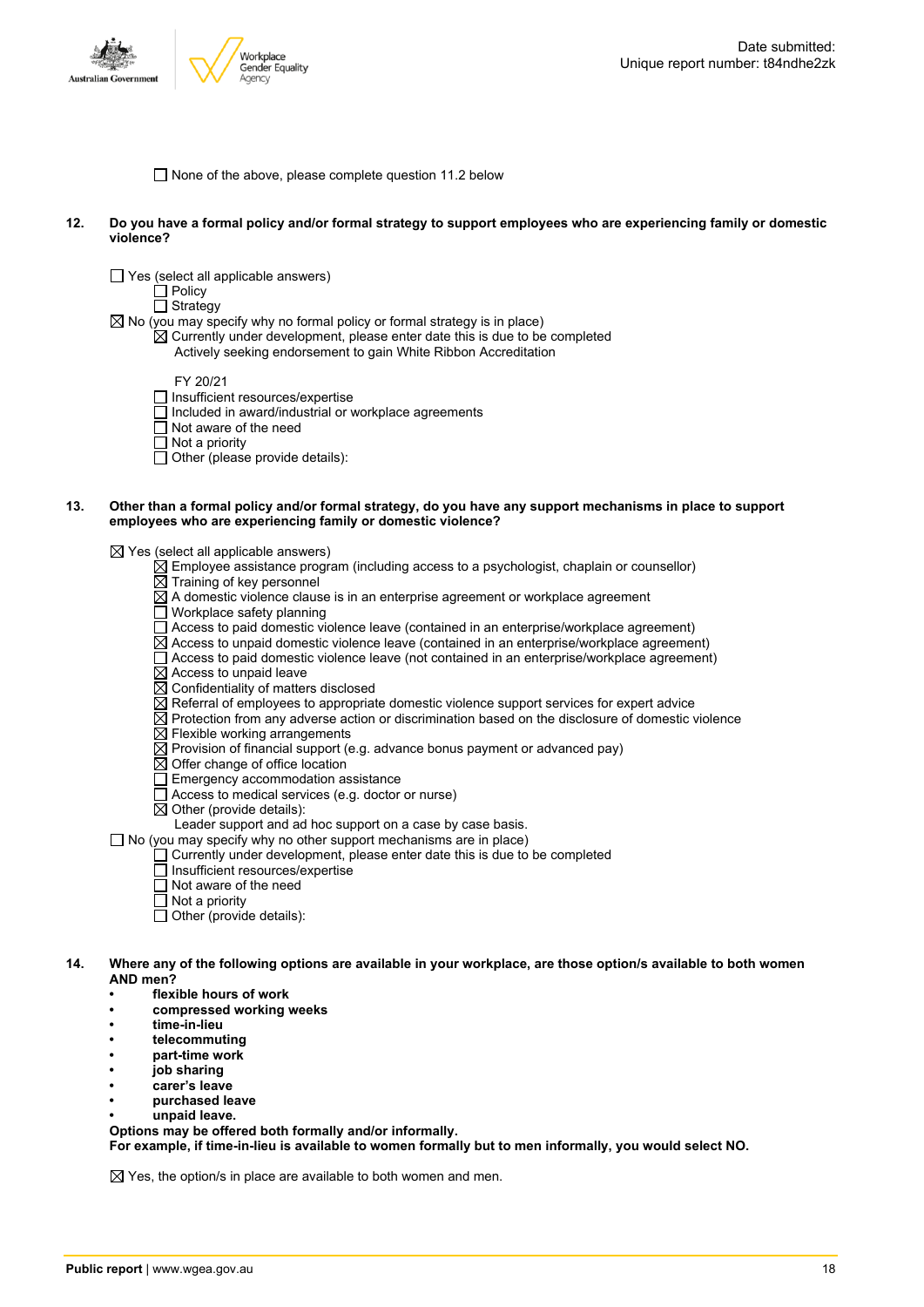

 $\Box$  No, some/all options are not available to both women AND men.

#### **14.1 Which options from the list below are available? Please tick the related checkboxes. • Unticked checkboxes mean this option is NOT available to your employees.**

| Managers    |          | Non-managers |          |
|-------------|----------|--------------|----------|
| Formal      | Informal | Formal       | Informal |
| ⊠           |          | $\boxtimes$  |          |
| ⊠           |          | $\boxtimes$  |          |
| ⊠           |          | $\boxtimes$  |          |
| $\boxtimes$ |          | Χ            |          |
| ⊠           |          | $\boxtimes$  |          |
|             | X        |              | Χ        |
| ⊠           |          | $\boxtimes$  |          |
|             |          |              |          |
| Χ           |          | ⊠            |          |
|             |          |              |          |

#### **14.3 You may specify why any of the above options are NOT available to your employees.**

Currently under development, please enter date this is due to be completed Insufficient resources/expertise

- Not a priority
- $\boxtimes$  Other (provide details):

Currently under consideration.

**14.4 If your organisation would like to provide additional information relating to gender equality indicator 4, please do so below:**

### **Gender equality indicator 5: Consultation with employees on issues concerning gender equality in the workplace**

This gender equality indicator seeks information on what consultation occurs between employers and employees on issues concerning gender equality in the workplace.

#### **15. Have you consulted with employees on issues concerning gender equality in your workplace?**

 $\boxtimes$  Yes

 $\Box$  No (you may specify why you have not consulted with employees on gender equality)

- $\Box$  Not needed (provide details why):
- Insufficient resources/expertise
- Not a priority
- $\Box$  Other (provide details):

#### **15.1 How did you consult with employees on issues concerning gender equality in your workplace?**

- □ Survey  $\boxtimes$  Consultative committee or group  $\overline{\boxtimes}$  Focus groups  $\boxtimes$  Exit interviews
- $\Box$  Performance discussions
- Other (provide details):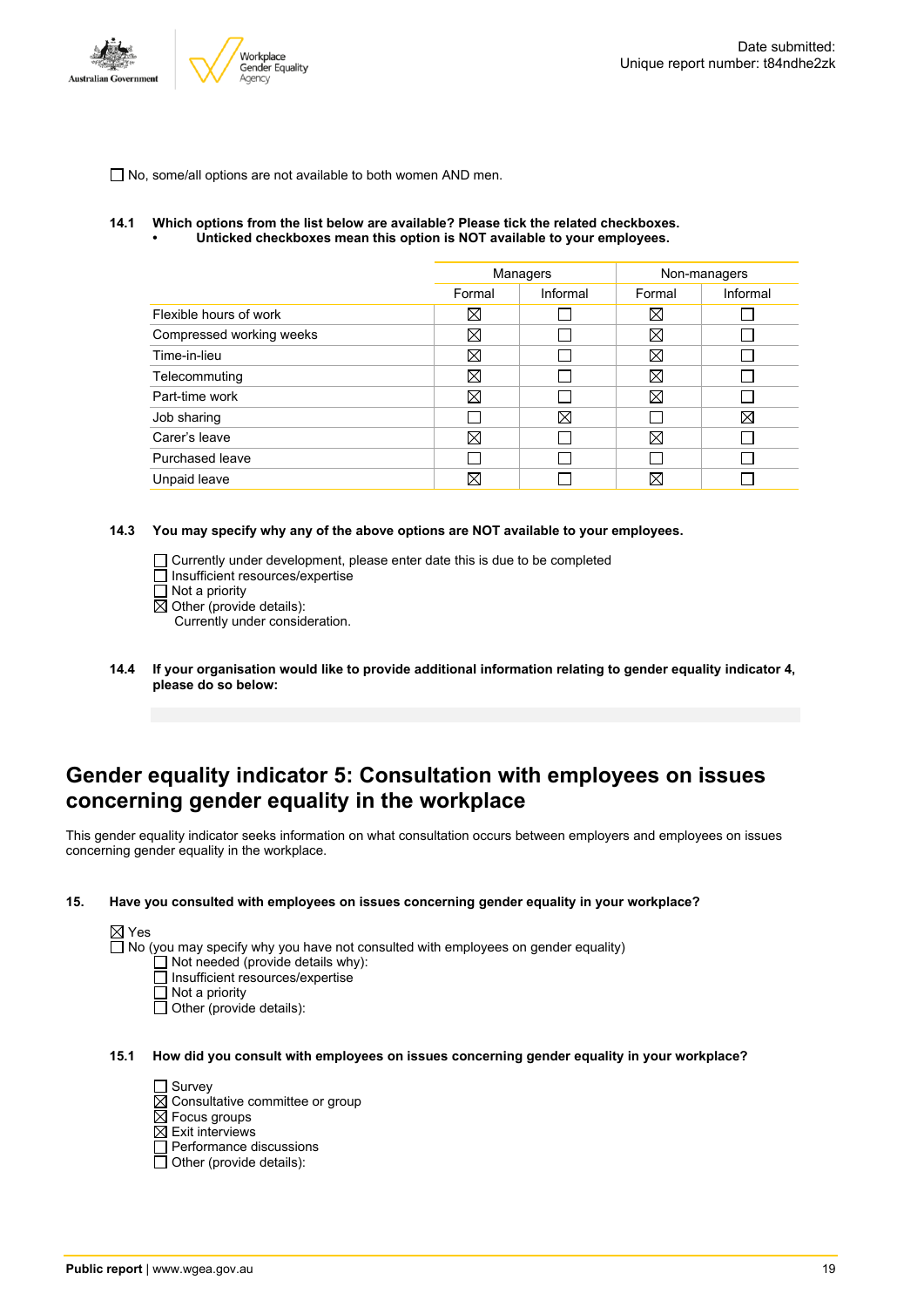

#### **15.2 Who did you consult?**

 $\boxtimes$  All staff

- Women only
- $\Box$  Men only  $\Box$  Human resources managers
- 
- $\overline{\Box}$  Management
- $\Box$  Employee representative group(s)
- Diversity committee or equivalent
- Women and men who have resigned while on parental leave
- $\Box$  Other (provide details):
- **15.3 If your organisation would like to provide additional information relating to gender equality indicator 5, please do so below.**

## **Gender equality indicator 6: Sex-based harassment and discrimination**

The prevention of sex-based harassment and discrimination (SBH) has been identified as important in improving workplace participation. Set by the Minister, this gender equality indicator seeks information on the existence of a SBH policy and/or strategy and whether training of managers on SBH is in place.

**16. Do you have a formal policy and/or formal strategy on sex-based harassment and discrimination prevention?**

| $\boxtimes$ Yes (select all applicable answers) |
|-------------------------------------------------|
|-------------------------------------------------|

 $\boxtimes$  Policy □ Strategy

- $\Box$  No (you may specify why no formal policy or formal strategy is in place)
	- $\Box$  Currently under development, please enter date this is due to be completed
	- $\Box$  Insufficient resources/expertise
	- $\Box$  Included in award/industrial or workplace agreement
	- $\Box$  Not a priority
	- $\Box$  Other (provide details):
- **16.1 Do you include a grievance process in any sex-based harassment and discrimination prevention formal policy and/or formal strategy?**

- $\Box$  No (you may specify why a grievance process is not included)
	- Currently under development, please enter date this is due to be completed
	- Insufficient resources/expertise
	- $\Box$  Not a priority
	- $\Box$  Other (provide details):

#### **17. Do you provide training for all managers on sex-based harassment and discrimination prevention?**

 $\boxtimes$  Yes - please indicate how often this training is provided:

- $\overline{\boxtimes}$  At induction
- $\boxtimes$  At least annually
- $\overline{\Box}$  Every one-to-two years
- Every three years or more
- Varies across business units
- □ Other (provide details):
- $\Box$  No (you may specify why this training is not provided)
	- Currently under development, please enter date this is due to be completed
	- □ Insufficient resources/expertise
	- $\Box$  Not a priority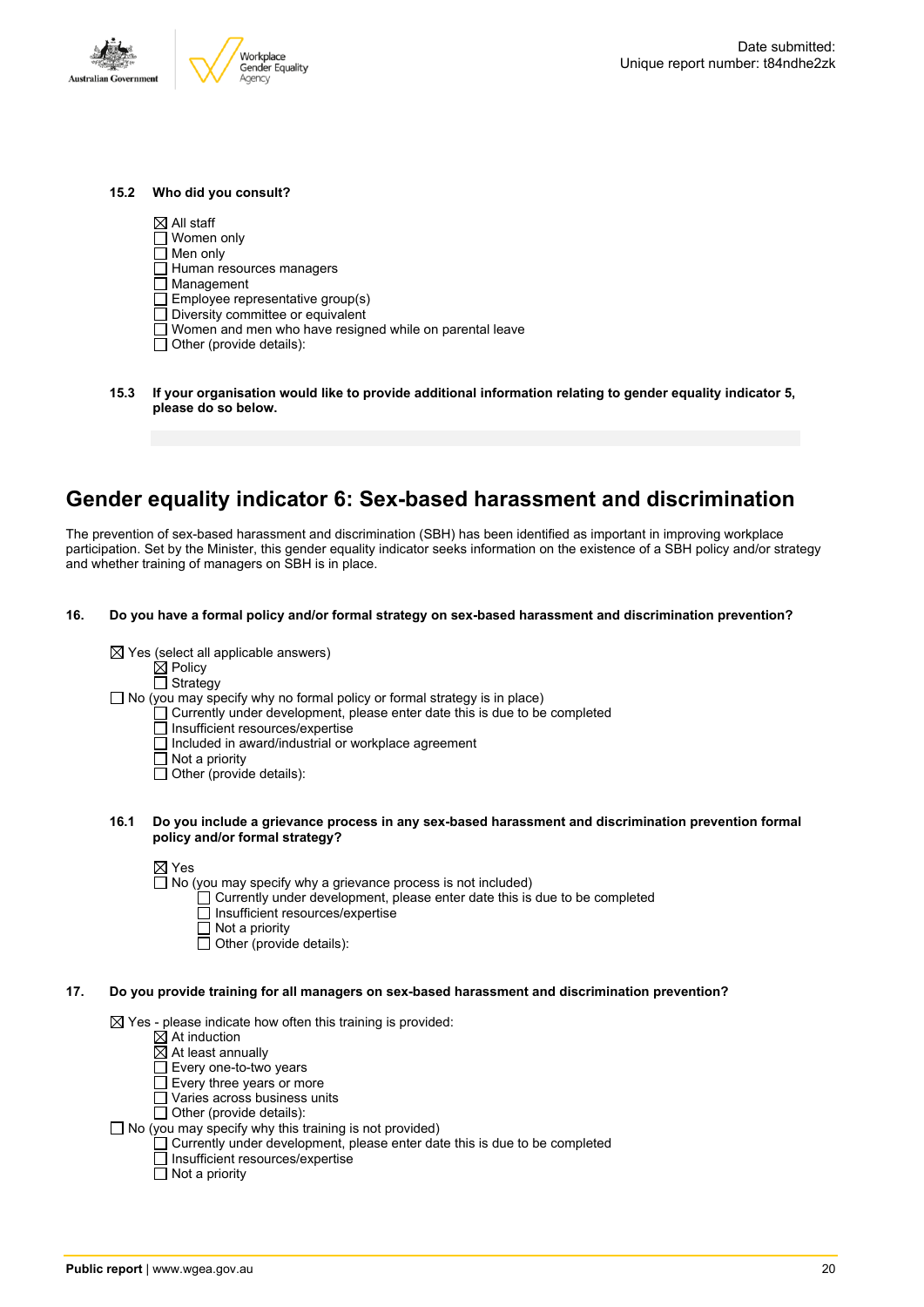

 $\Box$  Other (provide details):

**17.1 If your organisation would like to provide additional information relating to gender equality indicator 6, please do so below:**

### **Other**

18. If your organisation has introduced any outstanding initiatives that have resulted in improved gender equality in **your workplace, please tell us about them.**

(As with all questions in this questionnaire, information you provide here will appear in your public report.)